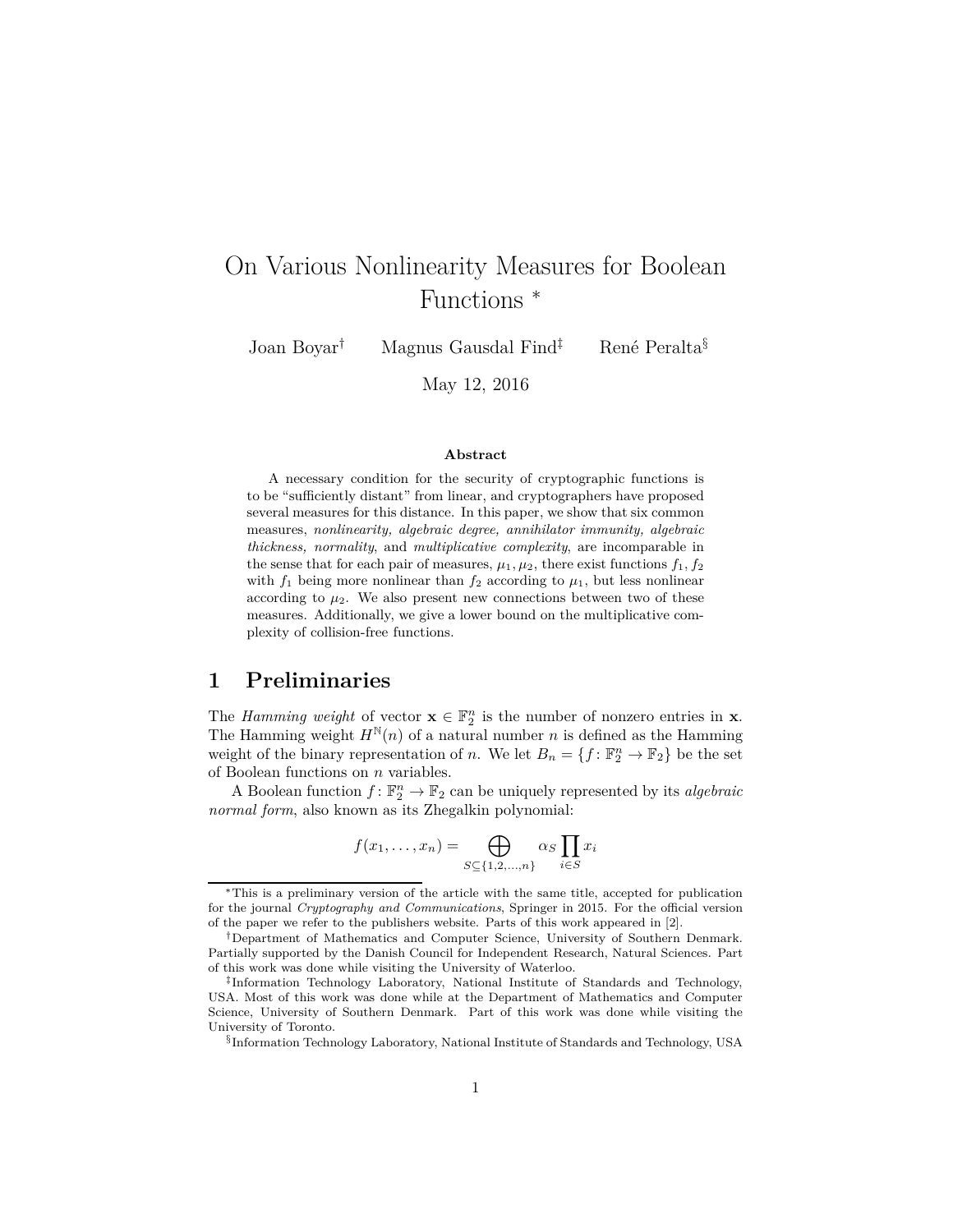where  $\alpha_s \in \{0,1\}$  for all *S* and we define  $\prod_{i \in \emptyset} x_i$  to be 1. If  $\alpha_s = 0$  for  $|S| > 1$ , *f* is *affine*. An affine function *f* is *linear* if  $\alpha_{\emptyset} = 0$  or equivalently if  $f(\mathbf{0}) = 0$ . The function *f* is *symmetric* if  $\alpha_S = \alpha_{S'}$  whenever  $|S| = |S'|$ . A function is symmetric if and only if it only depends on the Hamming weight of the input. The *k*th *elementary symmetric Boolean function*, denoted  $\Sigma_k^n$ , is defined as the sum of all terms where  $|S| = k$ . For example,

$$
\Sigma_2^4(x_1, x_2, x_3, x_4) = x_1x_2 + x_1x_3 + x_1x_4 + x_2x_3 + x_2x_4 + x_3x_4,
$$

and

$$
\Sigma_4^4(x_1, x_2, x_3, x_4) = x_1 x_2 x_3 x_4.
$$

For two functions  $f, g \in B_n$  the distance *d* between *f* and *g* is defined as the number of inputs where the functions differ, that is

$$
d(f,g) = |\{\mathbf{x} \in \mathbb{F}_2^n | f(\mathbf{x}) \neq g(\mathbf{x})\}|.
$$

**Definition 1.** *Let P be a property. We say that* almost every *Boolean function has property P if* 

$$
\lim_{n \to \infty} \frac{|\{f \colon \mathbb{F}_2^n \to \mathbb{F}_2 | f \text{ does not have } P\}|}{2^{2^n}} = 0.
$$

For the rest of this paper, unless otherwise stated, *n* denotes the number of input variables. We let log denote the logarithm base 2 and ln the natural logarithm.

# **2 Introduction**

Cryptographic applications, such as hashing, block ciphers and stream ciphers, make use of functions that are simple by some criteria (such as circuit implementations) yet hard to invert almost everywhere. A necessary condition for the latter to hold is that the tools of algebra – and in particular linear algebra  $-$  be somehow not applicable to the problem of saying something about  $x$  given  $f(x)$ . Towards this goal, cryptographers have proposed several measures for the distance to linearity for Boolean functions.

**Our contributions** We consider six such measures. For each pair of measures  $\mu_1, \mu_2$  we exhibit two infinite families of functions  $f_1, f_2$  on *n* bits such that for sufficiently large  $n$ ,  $f_1$  is more nonlinear according  $\mu_1$  but less nonlinear according to  $\mu_2$ . This has already been shown to be the case for some choices of  $\mu_1$  and  $\mu_2$ . For example it was shown for algebraic thickness and normality and for algebraic thickness and nonlinearity by Carlet in [10, 9]. We complete this picture and show this is the case for all pairs of measures.

There exist many results relating the measures degree, annihilator immunity, algebraic thickness and normality, to each others and to cryptographic properties. The analogous questions for multiplicative complexity is, however, only little studied. We show that if  $f$  is a function on  $n$  bits with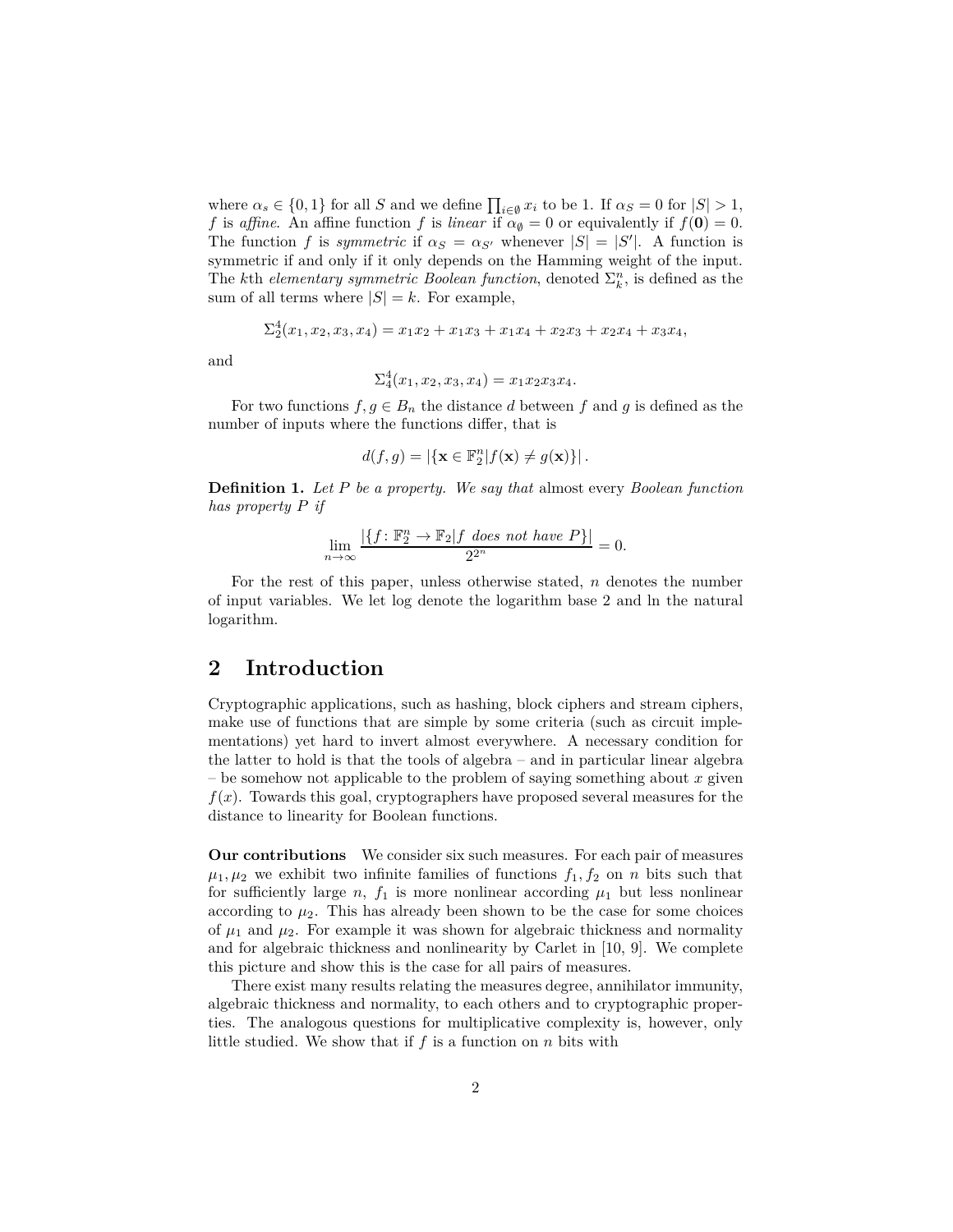• nonlinearity *s*, it has multiplicative complexity at most

$$
\min\left\{s(n-1), (2+o(1))\frac{sn}{\log s}\right\}
$$

- multiplicative complexity *M*, it has nonlinearity at most  $2^{n-1} 2^{n-M-1}$ , and this is tight
- algebraic thickness  $s > 1$ , it has multiplicative complexity at most

$$
\min\left\{s(n-1), (1+o(1))\frac{sn}{\log s}\right\}
$$

• *m* bits of output and multiplicative complexity at most *n* − *m*, it cannot be a collision resistant hash function.

Furthermore, we study the multiplicative complexity of some highly nonlinear, symmetric functions with large degree and provide both upper and lower bounds.

#### **2.1 The measures**

The *nonlinearity* of a function is the Hamming distance to the closest affine function.<sup>1</sup> The nonlinearity of a function on *n* bits is between 0 and  $2^{n-1}$  − ⌈2*n/*2−<sup>1</sup>⌉ [38, 11]. Affine functions have nonlinearity 0.

Functions with nonlinearity  $2^{n-1} - 2^{n/2-1}$  exist if and only if *n* is even. These functions are called *bent*, and several constructions for bent functions exist (see [38, 30, 20] or the survey by Carlet [11]). For odd  $n$ , the situation is a bit more complicated; for any bent function  $f$  on  $n-1$  variables, the function  $g(x_1, \ldots, x_n) = f(x_1, \ldots, x_{n-1})$  will have nonlinearity  $2^{n-1} - 2^{(n-1)/2}$ . It is known that for odd  $n \geq 9$ , this is suboptimal [23].

For a Boolean function *f*, there is a tight connection between the nonlinearity of *f* and its Fourier coefficients. More precisely the nonlinearity is determined by the largest Fourier coefficient, and for bent functions all the Fourier coefficients have the same magnitude. A general treatment on Fourier analysis can be found in [36].

The *algebraic degree* (which we from now on will refer to as just the *degree*) of a function is the degree of its Zhegalkin polynomial. That is, the largest |*S*| such that  $\alpha_S = 1$ . Algebraic degree is sometimes called "algebraic nonlinearity" [35], "nonlinear order" [24], or "nonlinear degree" [26].

The *annihilator immunity* (also known as algebraic immunity<sup>2</sup>) of a function f is the minimum degree of a non-zero function g such that  $fg = 0$  or  $(f+1)g =$ 

<sup>1</sup>Unfortunately, this introduces an overloading of the word "nonlinearity" since it also refers to the more general concept of distance to linear functions. The meaning will be clear from context. 2In this paper we use the term "annihilator immunity" rather than "algebraic immunity",

see the remark in [17].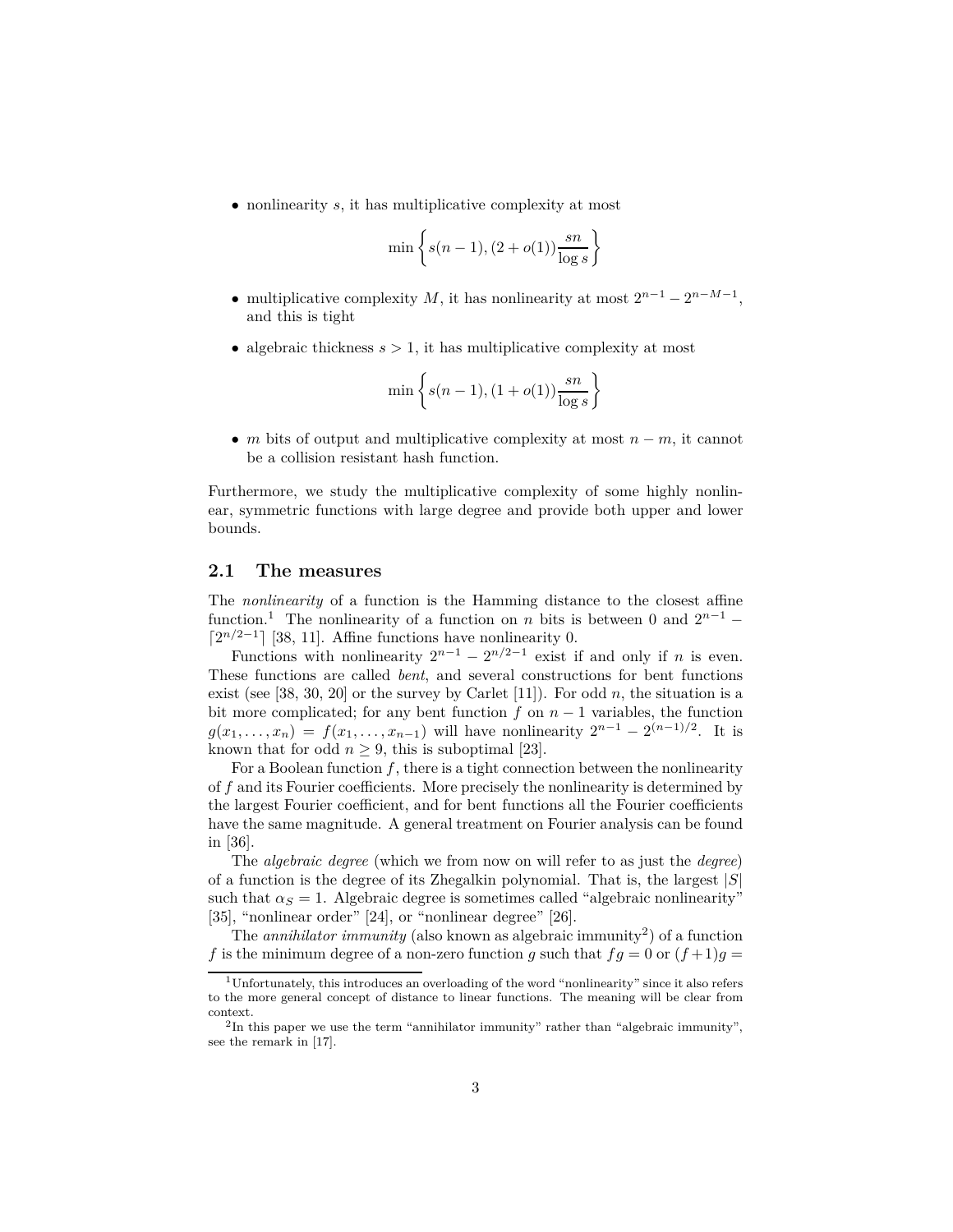0. We denote this measure by *AI*(*f*). The function *g* is called an *annihilator*. It is known that  $0 \leq AI(f) \leq \left\lceil \frac{n}{2} \right\rceil$  for all functions [15, 16]. For all *n*, specific symmetric functions are known which achieve the upper bound [17, 7].

The *multiplicative complexity* of a function  $f$ , denoted  $c_0(f)$ , is the smallest number of AND gates necessary and sufficient to compute the function using a circuit over the basis (XOR,AND,1) (i.e. using arithmetic over *GF*(2)). The multiplicative complexity of *f* is 0 if and only if *f* is affine. It was shown in [6] that almost all Boolean functions on *n* bits have multiplicative complexity at least  $2^{n/2} - O(n)$ . Despite this, no specific function has been proven to have multiplicative complexity larger than  $n-1$ <sup>3</sup>

The *algebraic thickness*, denoted  $\mathcal{T}(f)$ , is defined as the smallest number of terms in the Zhegalkin polynomial of  $f \circ A$  where  $A: \mathbb{F}_2^n \to \mathbb{F}_2^n$  is a bijective affine mapping. Algebraic thickness was first introduced by Carlet in [10]. In contrast to the previous measures, we do not know of any attacks on the cryptographic use of functions that rely on the assumption of low algebraic thickness. However, the issue is implicitly addressed in [31, 24, 26] and in [32, p. 208]. If *f* is affine, or the product of affine functions,  $\mathcal{T}(f) = 1$ . On the other hand, *every* function has algebraic thickness at most  $\frac{2}{3}2^n$ .

As defined by Carlet in [9], generalizing the definition of Dobbertin in [20], we say that a function *f* is *weakly k*-*normal* if there exists a *k*-dimensional affine subspace on which *f* is affine. If there exists a *k*-dimensional affine subspace on which  $f$  is constant, then  $f$  is said to be  $k$ -*normal*. To align the terminology with the rest of the measures in this paper, we will say that the *normality* of a function *f* is the largest *k* such that *f* is *k*-normal. Thus, unlike the other measures in this paper, we generally seek functions with *low* normality. Affine functions have normality at least  $n-1$ . Explicit functions are known with normality  $n^{o(1)}$  [41]. *k*-normal functions are also known as *affine dispersers* of dimension *k*.

Nonlinearity, degree, and multiplicative complexity all capture an intuitive notion of the degree of "nonlinearity" of Boolean functions. Annihilator immunity, normality and algebraic thickness are also related to nonlinearity, albeit less obviously.

The six measures are affine invariants, that is, if  $L: \{0,1\}^n \to \{0,1\}^n$  is an invertible affine mapping, applying  $L$  to the input variables first does not change the value of any of these measures. For multiplicative complexity, it is easy to see that the affine mapping *L* can be implemented without any AND gates. For the other measures, see [11, 10].

<sup>3</sup>We have experimentally verified that all functions on four bits have multiplicative complexity at most three. This is somewhat surprising, as circuit realization of random functions (e.g.  $x_1x_2x_3x_4 + x_1x_2x_3 + x_2x_3x_4 + x_1x_3x_4 + x_1x_3 + x_2x_4 + x_1x_4$ ) would appear to need more than three AND gates. In [2] we conjectured that some function on five bits should have multiplicative complexity five. It turns out this is false ([42]). We expect that some function on six bits will have multiplicative complexity six.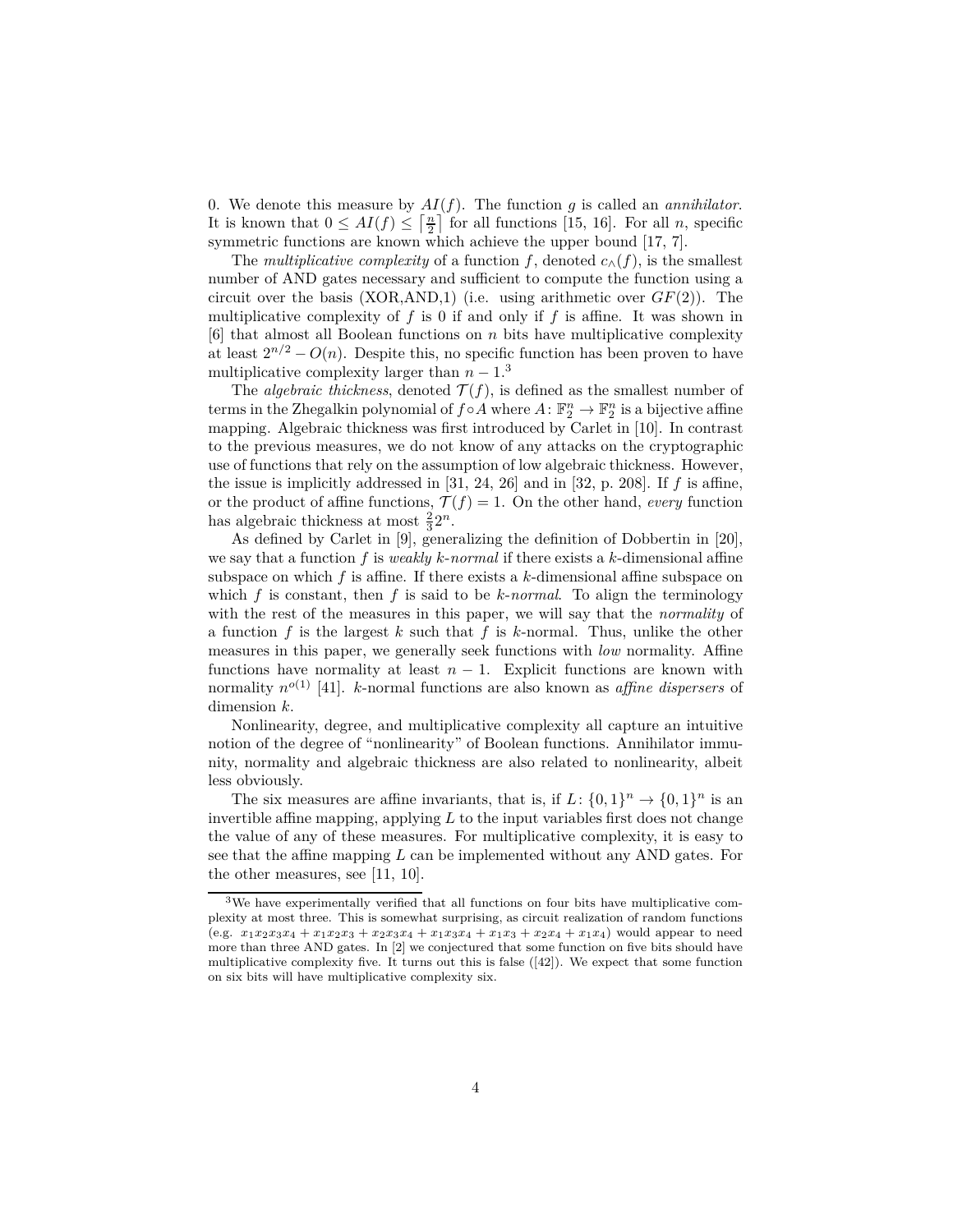### **2.2 Relationships between the measures and cryptographic properties**

There is a substantial body of knowledge that relates nonlinearity, annihilator immunity, and algebraic degree to cryptographic properties. However, the analogous question with respect to multiplicative complexity remains little studied. Among the few published results is [14], in which Courtois et al. show (heuristically) that functions with low multiplicative complexity are less resistant against algebraic attacks. Here we present evidence that low multiplicative complexity in hash functions can make them prone to second preimage or collision attacks.

Multiplicative complexity also turns out to be important in cryptographic protocols. Several techniques for secure multi-party computation yield protocols with communication complexity proportional to the multiplicative complexity of the function being evaluated (see, for example, [21, 25, 34]). Several flavors of one-prover non-interactive cryptographically secure proofs (of knowledge of x given  $f(x)$  have length proportional to the multiplicative complexity of the underlying function  $f$  (see, for example, [1]). Low multiplicative complexity also plays a role in the efficiency of fully homomorphic encryption and related cryptographic tools.

In this paper we show that very low nonlinearity implies low multiplicative complexity and vice-versa.

For nonlinearity, annihilator immunity, and algebraic degree, there exist symmetric Boolean functions achieving the maximal value among all Boolean functions. However, the only symmetric functions which achieve maximum nonlinearity are the quadratic functions, which have low algebraic degree. In [8] Canteaut and Videau characterize the symmetric functions with almost optimal nonlinearity. In this paper we analyze the multiplicative complexity and annihilator immunity of these functions.

### **2.3 Nonlinearity of random functions**

Random Boolean functions are, with probability 1−*o*(1), highly nonlinear with respect to each of these measures:

- In [19], Didier shows that the annihilator immunity of almost every Boolean function is  $(1 - o(1))n/2$ ;
- In [37], Rodier shows that the nonlinearity of almost every function is very close to  $2^{n-1} - 2^{n/2-1}\sqrt{2n \ln 2}$ , which is close to maximum;
- A random function can be picked by flipping a coin for each of the coefficients of a Zhegalkin polynomial. Thus, the fraction of functions with degree at least  $n-1$  is  $1-2^{-(n+1)}$ ;
- In [33], Nechiporuk shows that almost every Boolean function has multiplicative complexity at least  $(1 - o(1))2^{n/2}$ , and at most  $(1 + o(1))2^{n/2}$ (see also [22]). A more recent (and independent) proof that in fact, almost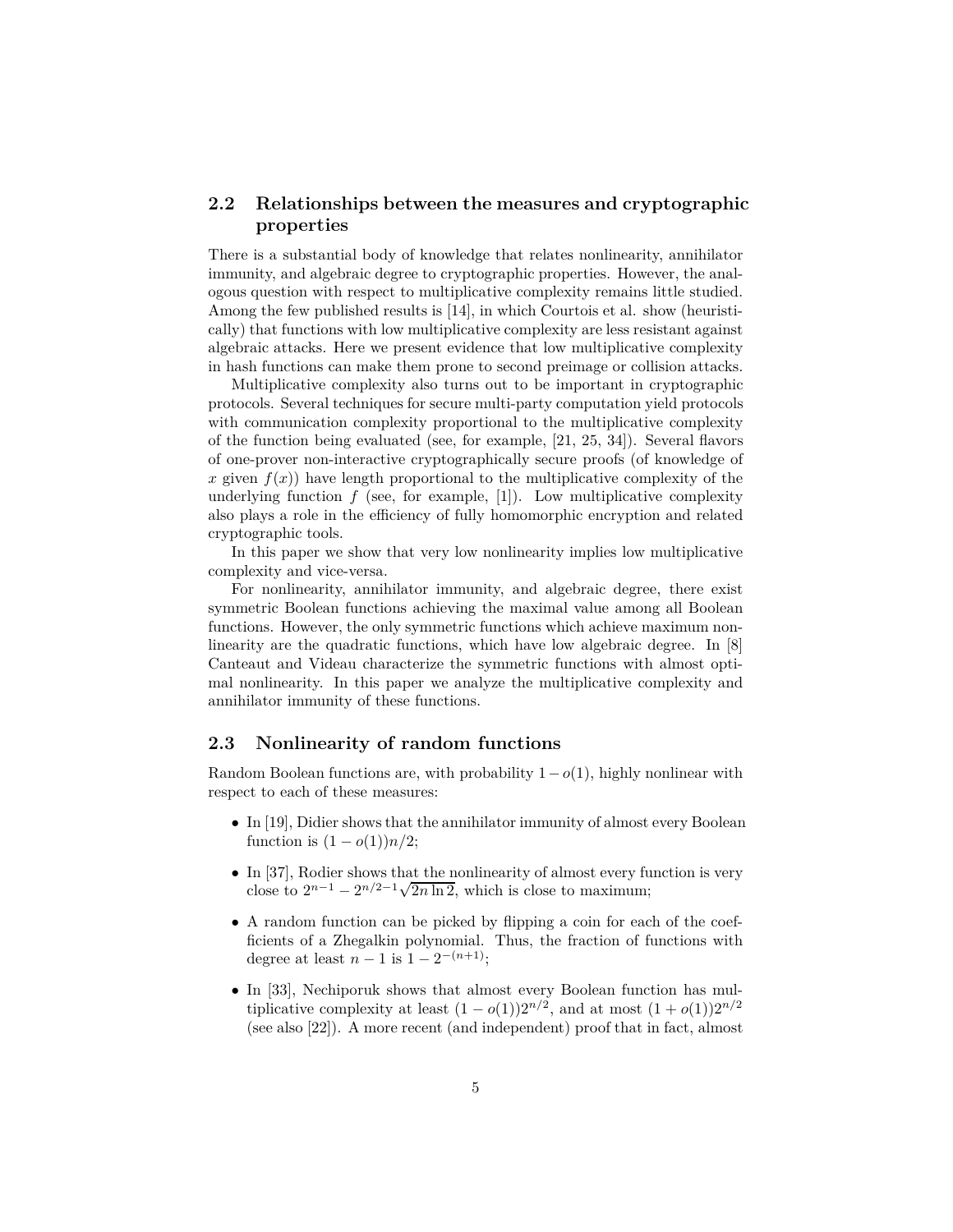every Boolean function has multiplicative complexity at least  $2^{n/2} - O(n)$ is given by Boyar and Peralta in [6];

• In [10], Carlet shows that almost every function has algebraic thickness at least  $2^{n-1} - cn2^{\frac{n-1}{2}}$  for some constant *c*, that for every  $n \geq 3$ , there exists a function *f* with  $\mathcal{T}(f) \geq 2^{n-1} - n2^{\frac{n-1}{2}}$ , and that almost every function has normality at most 1*.*01 log *n*.

We conclude that almost every function is highly nonlinear according to *all*  six measures considered in this paper.

### **2.4 Some known relations between nonlinearity measures**

If a function *f* has algebraic degree *d*, the multiplicative complexity is at least *d*−1 [40]. This is a very weak bound for most functions. However this technique easily yields lower bounds of *n* − 1 for many functions on *n* variables, and no larger lower bound is known for any specific function.

Additionally, it has been shown that low nonlinearity implies low annihilator immunity [16]. However, there are functions optimal with respect to annihilator immunity that have nonlinearity much worse than that of bent functions. An example of this is the majority function, see [17]. Bent functions have degree at most *<sup>n</sup>* <sup>2</sup> ([38, 11]).

Since  $f \oplus 1$  is an annihilator for f, the annihilator immunity of a function is at most its degree.

Recently it was shown that any function of degree *d* has normality at least  $\Omega(n^{1/(d-1)})$  [13]. It is not hard to show that if a function has multiplicative complexity at most k, then it is weakly c-normal for some  $c > n - k$ . This is implicit in [5], and mentioned explicitly in [18]. The following relation was showed in [44] and an alternative proof was given in [10].

**Proposition 1.** *If*  $f \in B_n$  *is weakly-k-normal, then the nonlinearity of*  $f$  *is at*  $most 2^{n-1} - 2^{k-1}.$ 

# **3 Incomparability**

In this section we show that the six measures are incomparable in the sense that, for each pair of measures  $\mu_1$ ,  $\mu_2$ , there exist functions  $f_1$ ,  $f_2$  with  $f_1$  being more nonlinear according to  $\mu_1$  but  $f_2$  being more nonlinear according to  $\mu_2$ . To show this we look at specific functions as well as functions chosen at random from a (large) subspace of all Boolean functions on *n*-bits. The results are asymptotic and hold for large enough *n*, though many also hold for relatively small *n*. The specific functions are the following:

• The elementary symmetric function  $\Sigma_2^n$ :

For even *n*, the function  $\Sigma_2^n$  is bent [38]. For odd *n* it has nonlinearity  $2^{n-1} - 2^{(n-1)/2}$ , which is maximum among the symmetric functions on an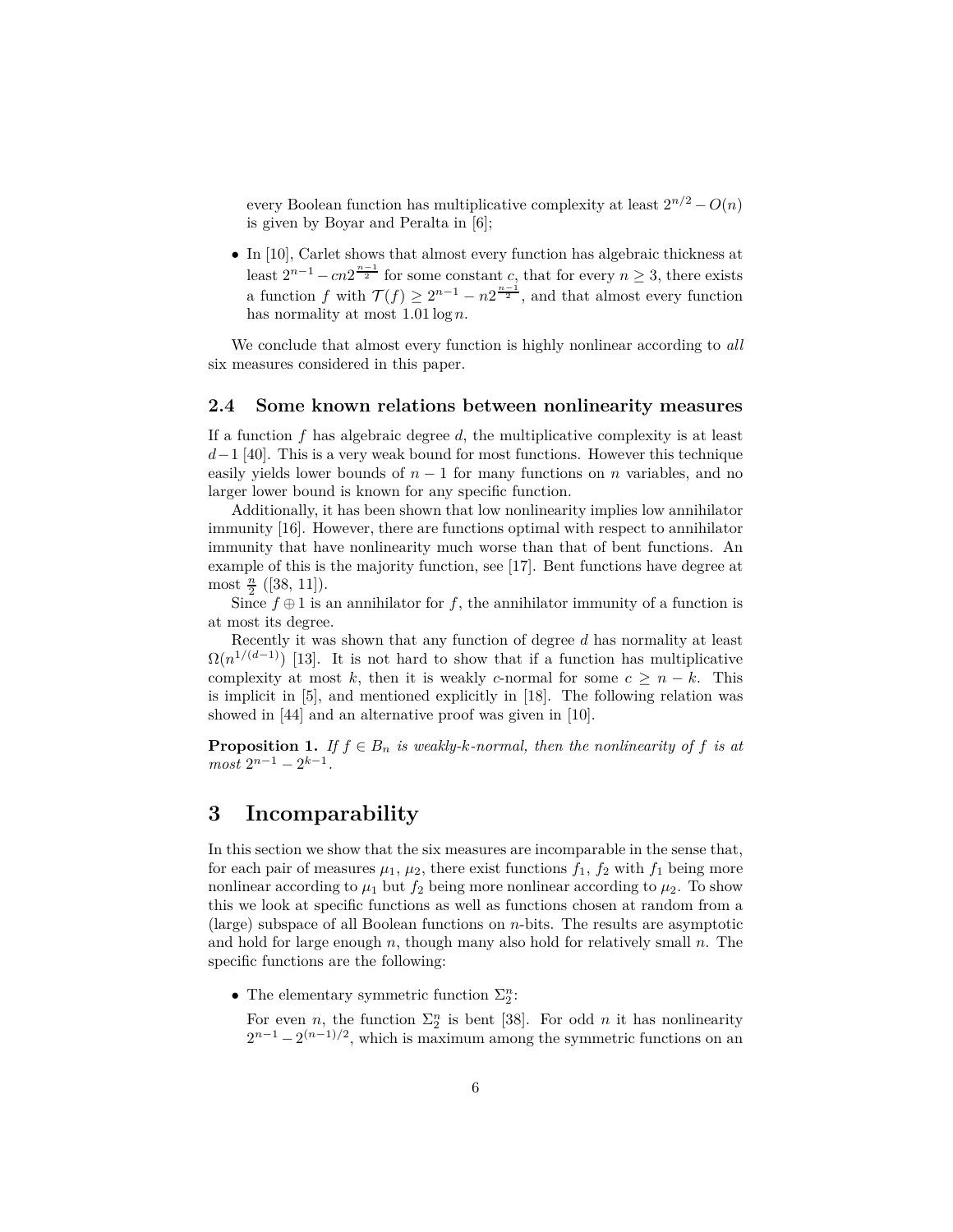odd number of variables [29]. But being a quadratic function, both the algebraic degree and the annihilator immunity are 2 which is almost as bad as for linear functions. The multiplicative complexity is  $\lfloor n/2 \rfloor$ , which is the smallest possible multiplicative complexity for nonlinear symmetric functions [6].

 $\bullet$   $MAJ_n$ :

 $MAJ_n$  on *n* bits is 1 if and only if at least  $n/2$  of the *n* inputs are 1. In [5] it is shown that when  $n$  is a power of 2, the degree is  $n$  and the multiplicative complexity is at least  $n-1$ . In [17] it is shown that  $MAJ_n$  has annihilator  $\limmin \left( \frac{n}{2} \right]$ ; they also show that it has nonlinearity  $2^{n-1} - {n-1 \choose \lfloor \frac{n}{2} \rfloor}$ , which

by Stirling's approximation is  $2^{n-1} - (1 + o(1))\sqrt{\frac{2}{\pi}} \frac{2^{n-1}}{\sqrt{n-1}}$ .

 $\bullet$   $FMAJ_n$ :

We define the function

$$
FMAJ_n(x_1,\ldots,x_n)=MAJ_{\lceil \log n \rceil}(x_1,\ldots,x_{\lceil \log n \rceil})\oplus x_{\lceil \log n \rceil+1}\oplus \ldots\oplus x_n:
$$

The degree of  $FMAJ_n$  is equal to the degree of  $MAJ_{\lceil \log n \rceil}$  which is at least  $\frac{\lceil \log n \rceil}{2}$ , so the multiplicative complexity is at least  $\frac{\lceil \log n \rceil}{2} - 1$ . Also, its multiplicative complexity is equal to that of  $MAJ_{\lceil \log n \rceil}$ , which is at most  $\lceil \log(n) \rceil - H^{\mathbb{N}}(\lceil \log n \rceil) + \lceil \log(\lceil \log n \rceil + 1) \rceil$  [5]. The annihilator immunity of  $FMA.L$  is at least  $\lceil \frac{\log n}{n} \rceil - 1$  since  $MA.L$  is an annihilator immunity  $FMAJ_n$  is at least  $\left\lfloor \frac{\log n}{2} \right\rfloor - 1$ , since  $MAJ_{\lceil \log n \rceil}$  has annihilator immunity  $\left\lceil \frac{\log n}{2} \right\rceil$ , and  $FMAJ_n$  is just  $MAJ_{\lceil \log n \rceil}$  plus a linear function. This can change the annihilator immunity by at most 1 [12].

•  $\Sigma_n^n$  :

This function is 1 if and only if all the *n* input bits are 1. The nonlinearity of  $\Sigma_n^n$  is 1 because it has Hamming distance 1 to the zero function. It has annihilator immunity 1 ( $x_1 \oplus 1$  is an annihilator), its algebraic degree is *n*, and its multiplicative complexity is *n* − 1.

We now use probabilistic arguments to show additional separations. We let  $F$  be chosen uniformly at random among the  $2^{2^n}$  different Boolean functions on *n* bits. For each of our measures  $\mu$ , most of the probability mass for the value of  $\mu(F)$  is concentrated in a fairly small interval. We construct the following functions:

• *R*: Almost every Boolean function has nonlinearity very close to

$$
2^{n-1} - 2^{n/2 - 1} \sqrt{2n \ln 2}
$$

[37] and has normality at most 1*.*01 log *n* [9]. Furthermore, with probability 1−*o*(1), the multiplicative complexity of *R*·*x<sub>n</sub>* is at least  $(1-o(1))\cdot 2^{\frac{n-1}{2}}$ [33, 6] and the algebraic thickness at least  $\frac{1}{3}2^{n-1}$  [10]. We let *R* be a function satisfying all these conditions.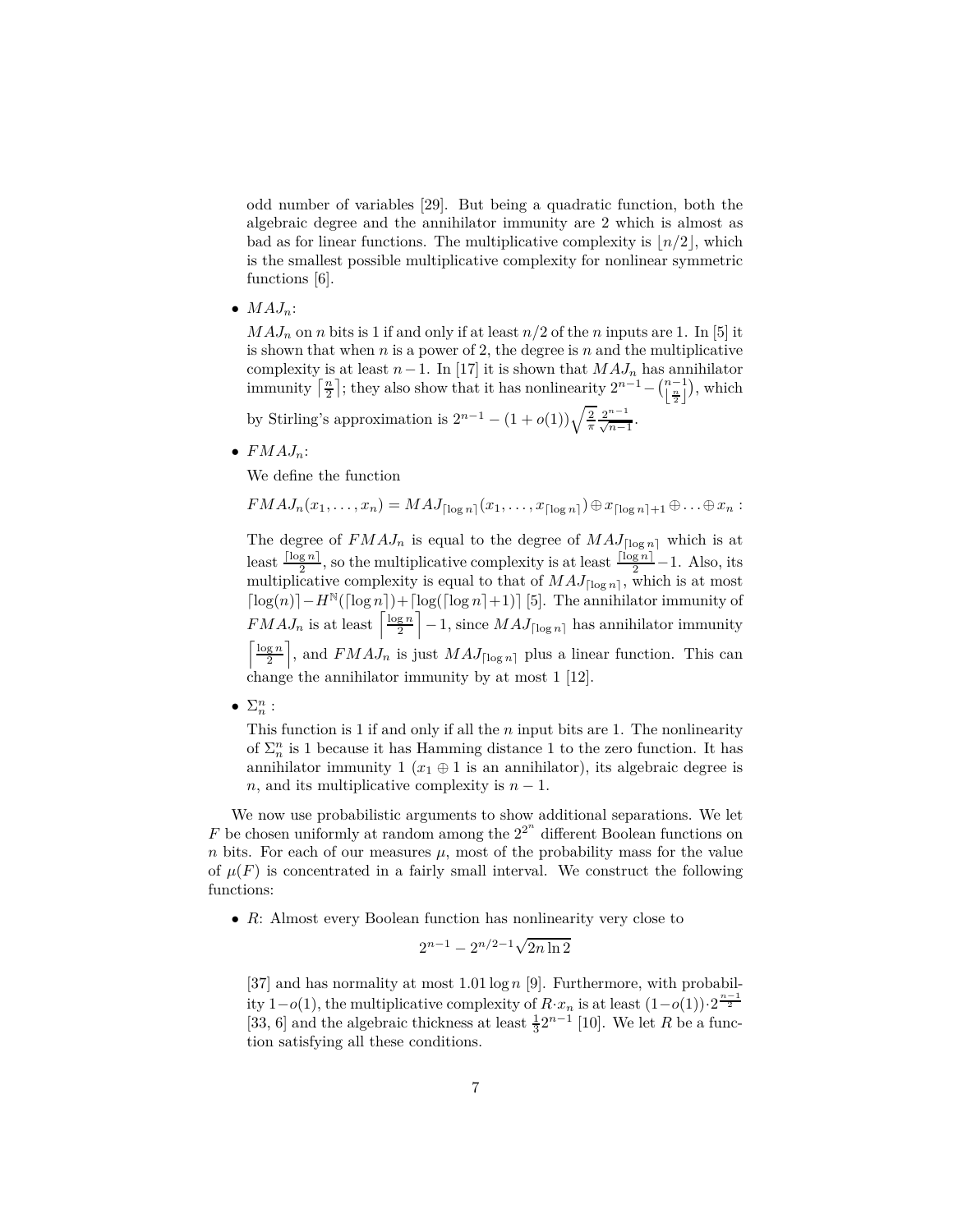- $R^{(3)}$ : a function chosen uniformly at random among all functions with algebraic degree 3. With high probability, such a function has normality at most  $n^{0.51}$  [9]. We let  $R^{(\tilde{3})}$  be one such function.
- *RLW*: a random function chosen uniformly among all functions with truth table having distance at most  $\frac{1}{10}2^n$  to the constant zero function. Such a function has nonlinearity at most  $\frac{1}{10}2^n$ , and with high probability it has algebraic thickness is at least  $\frac{1}{11}2^n$ . We let *RLW* be one such function.

**Incomparability examples:** In Table 1 we exhibit incomparability examples. That is, for each pair of measures, we show two functions where one function scores better according to one measure and one function scores better according to the other measure.

Table 1: Incomparability examples. For every pair  $(f_1, f_2)$   $f_1$  scores better in the measure for the row and  $f_2$  scores better in the measure for the column. The pairs marked with (C) were suggested by Carlet in [10, 9]

|     | МC                  | deg                 |                                                                                           | AТ                | Norm                                   |
|-----|---------------------|---------------------|-------------------------------------------------------------------------------------------|-------------------|----------------------------------------|
|     | $\Sigma_2^n, MAJ_n$ | $\Sigma_2^n, MAJ_n$ | $\Sigma_2^n, MAJ_n$                                                                       | $\Sigma_2^n, RLW$ | $\Sigma_2^n, R$                        |
| МC  |                     |                     | $\sum_{2}^{n}$ , $FMAJ_n$ $\Sigma_{2}^{n}$ , $FMAJ_n$ $\Sigma_{2}^{n}$ , $\Sigma_{n}^{n}$ |                   | $FMAJ_n, \Sigma_n^n$                   |
| deg |                     |                     | $\Sigma_n^n$ , $FMAJ_n \Sigma_2^n$ , $\Sigma_n^n$                                         |                   | $\Sigma_n^n$<br>$R^{\backslash\circ}$  |
| AI  |                     |                     |                                                                                           | ĸ                 | $\Sigma_n^n$<br>$R^{\left( 3\right) }$ |
|     |                     |                     |                                                                                           | $x_n, FMAJ_n$     |                                        |
| AT  |                     |                     |                                                                                           |                   | $R\cdot x_n, R^{(3)}$                  |
|     |                     |                     |                                                                                           |                   |                                        |

*Remark:* Most of these separation examples are constructive in the sense that they provide actual pairs of separating functions rather than just showing their existence.

Among the constructive examples, most are fairly extreme except with respect to multiplicative complexity and algebraic thickness, where the values are small compared to those for random functions. This is because no specific function has yet been proven to have high multiplicative complexity or algebraic thickness. If larger bounds were proven, one could have more extreme separations: Suppose  $\tilde{f}$  :  $\{0,1\}^{n-1} \to \{0,1\}$  has large algebraic thickness, multiplicative complexity, degree, and annihilator immunity. Let  $g(x_1, \ldots, x_n)$  $f(x_1, \ldots, x_{n-1}) \cdot x_n$ . Then clearly *g* has high degree and high multiplicative complexity. However, *g* has annihilator immunity 1 and normality *n* − 1. This is an example where both annihilator immunity and normality fail to capture the intuitive notion of nonlinearity.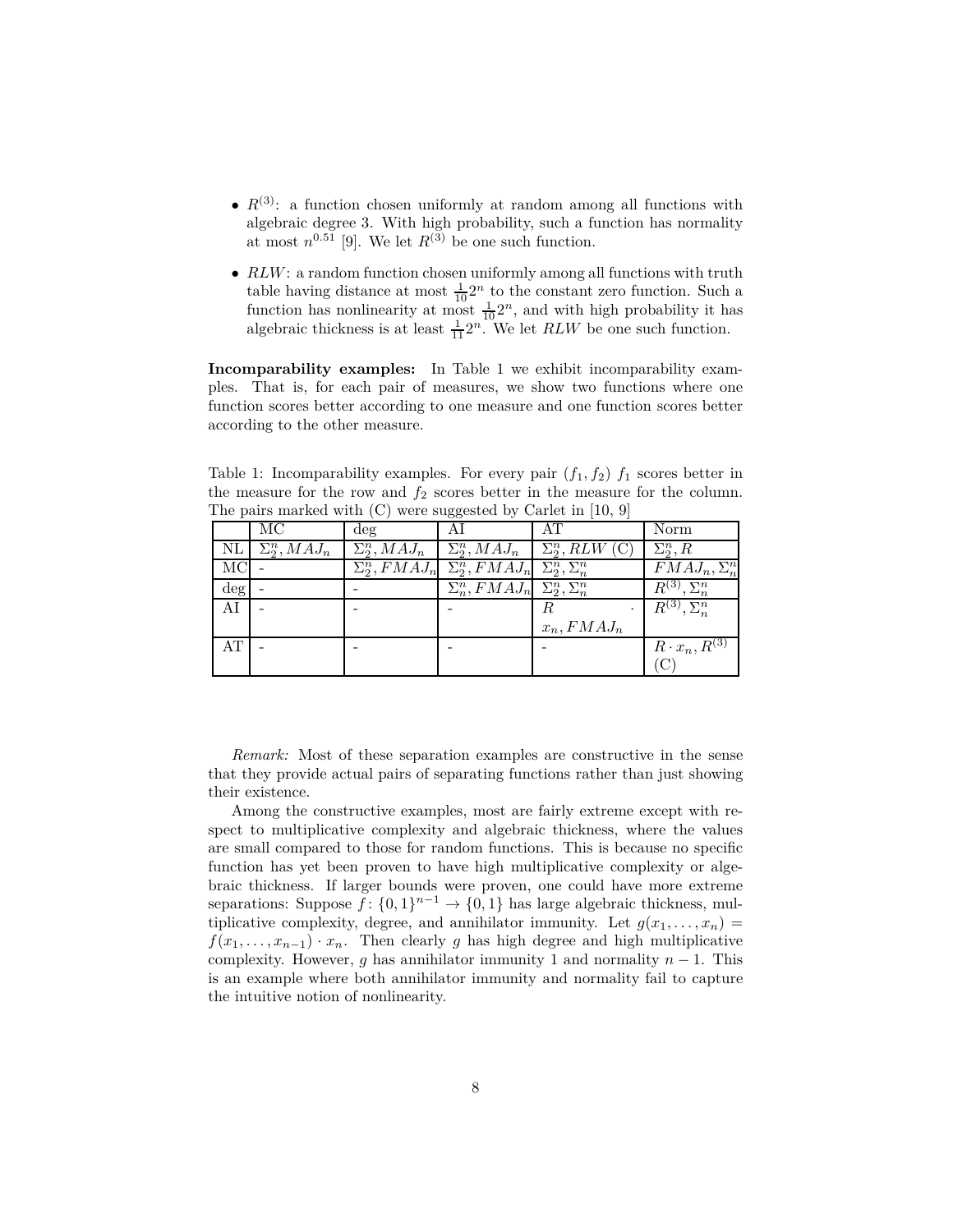Table 2: Functions used for incomparability examples with lower and upper bounds for some of the relevant measures. N/A indicates that the value is not used to show incomparability. Values for multiplicative complexity of *MAJ<sup>n</sup>* are only precise when *n* is a perfect power of 2.

| $\mathbf{v}$ $\mathbf{r}$ | $\rm NL$                                                                     | $\overline{MC}$                                                     | $\deg$                                    | AI                                 | AT                     | Norm                          |
|---------------------------|------------------------------------------------------------------------------|---------------------------------------------------------------------|-------------------------------------------|------------------------------------|------------------------|-------------------------------|
| $\Sigma_2^n$              | $2^{n-1}$<br>$2^{n/2-1}$                                                     | $\frac{n}{2}$                                                       | $\overline{2}$                            | $\overline{2}$                     | $\frac{n}{2}$          | $\lfloor \frac{n}{2} \rfloor$ |
| $MAJ_n$                   | $2^{n-1}$<br>$-$ (1 +<br>$\frac{2}{\pi} \frac{2^{n-1}}{\sqrt{n-1}}$<br>o(1)) | $n-1$                                                               | $\boldsymbol{n}$                          | $\frac{n}{2}$                      | N/A                    | N/A                           |
| $\overline{FM}AJ_n$       | N/A                                                                          | $\,<$<br>$\lceil \log n \rceil +$<br>$3\lceil \sqrt{\log n} \rceil$ | $\geq$<br>$\lfloor \log n \rfloor$ -<br>3 | $\frac{\lfloor \log n \rfloor}{2}$ | $\frac{\le}{2n}$ 2 +   | N/A                           |
| $\Sigma_n^n$              | 1                                                                            | $n-1$                                                               | $\boldsymbol{n}$                          | 1                                  | 1                      | $n-1$                         |
| $\boldsymbol{R}$          | $2^{n-1}$<br>$\lt$<br>$2^{n/2-1}\sqrt{2n\ln 2}$ $o(1))2^{n/2}$               | 士                                                                   | $\geq n-$                                 | ⋗<br>$o(1))\frac{n}{2}$            | $\geq \frac{1}{3}2^n$  | $\leq$<br>$1.01 \log n$       |
| $R^{(3)}$                 | N/A                                                                          | $O(n^3)$                                                            | 3                                         | $\leq 3$                           | N/A                    | $\leq$<br>$n^{0.51}$          |
| $R \cdot x_n$             | $\overline{N}/A$                                                             | (1)<br>$o(1))2^{(n-1)/2}$                                           | N/A                                       | $\mathbf{1}$                       | $\frac{1}{3}2^{n-1}$   | $n-1$                         |
| <b>RLW</b>                | $\leq \frac{1}{10}2^{\overline{n}}$                                          | N/A                                                                 | N/A                                       | N/A                                | $\geq \frac{1}{11}2^n$ | N/A                           |

# **4 Relationship between nonlinearity and multiplicative complexity**

In this section we will show that, despite being incomparable measures, multiplicative complexity and nonlinearity are somehow related.

We will use the following theorem due to Lupanov [28] (see Lemma 1.2 in [22]). Given a Boolean matrix *A*, a *decomposition* is a set of Boolean matrices  $B_1, \ldots, B_k$  each having rank 1, satisfying  $A = B_1 + B_2 + \ldots + B_k$  where addition is over the reals. For each  $B_i$  its weight is defined as the number of nonzero rows plus the number of nonzero columns. The *weight* of a decomposition is the sum of the weights of the *Bi*'s.

**Theorem 1** (Lupanov). Every Boolean  $p \times q$  matrix admits a decomposition of *weight* 

$$
(1+o(1))\frac{pq}{\log p}.
$$

**Theorem 2.** A function  $f \in B_n$  with nonlinearity  $s > 1$  has multiplicative complexity at most  $\min\{s(n-1), (2+o(1))\frac{s_n}{\log s}\}.$ 

*Proof.* Let *L* be an affine function with minimum distance to *f*. Let

$$
\epsilon(\mathbf{x}) = f(\mathbf{x}) \oplus L(\mathbf{x}).
$$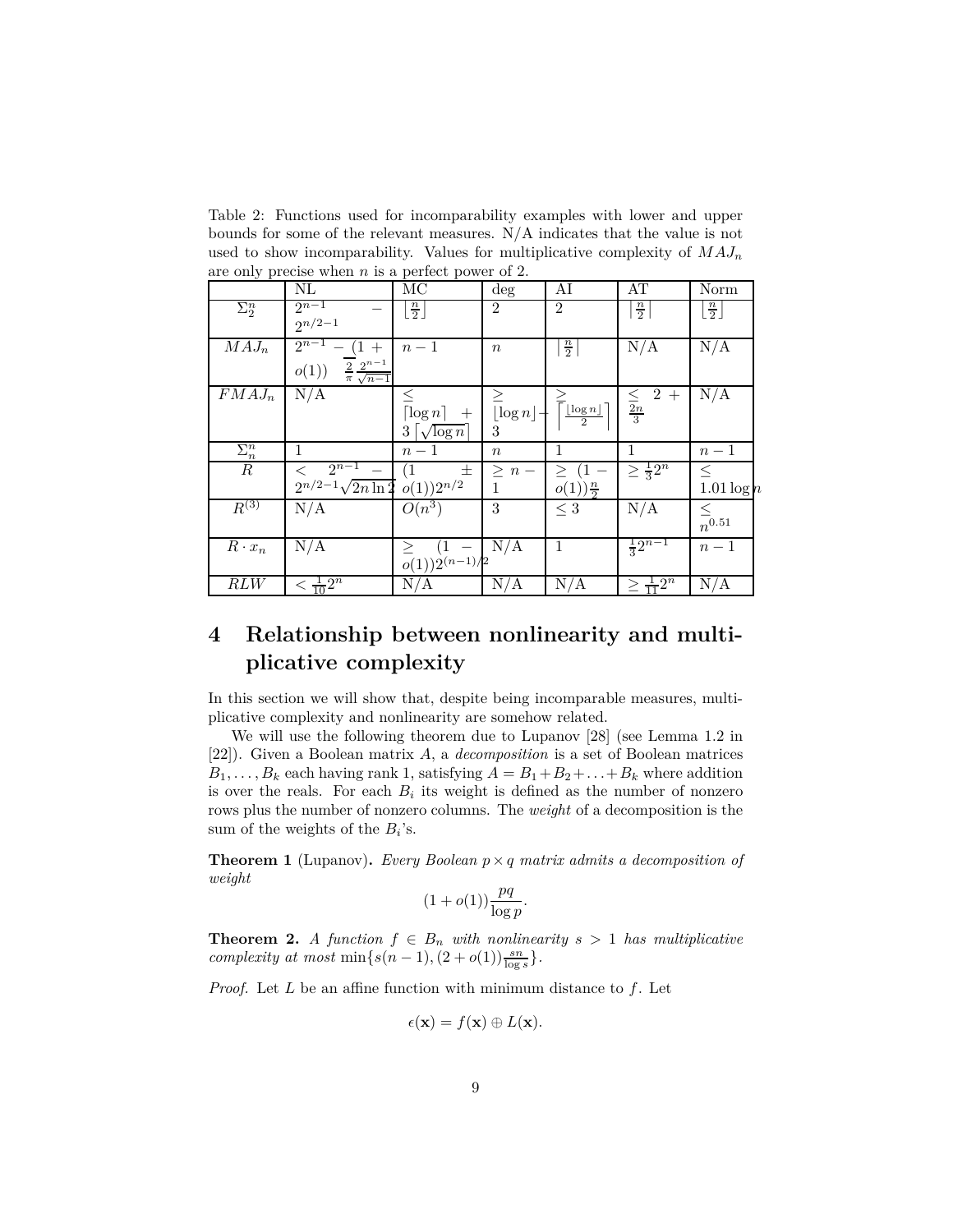Note that  $\epsilon$  takes the value 1 *s* times. Let  $\epsilon^{-1}(1)$  be the preimage of 1 under  $\epsilon$ . Suppose  $\epsilon^{-1}(1) = \{z^{(1)}, \ldots, z^{(s)}\}$  where each  $z^{(i)}$  is an *n*-bit vector. Let  $M_i(\mathbf{x}) = \prod_{j=1}^n (x_j \oplus z_j^{(i)} \oplus 1)$  be the minterm associated to  $z^{(i)}$ , that is the polynomial that is 1 only on  $z^{(i)}$ . By definition

$$
\epsilon(\mathbf{x}) = \bigoplus_{i=1}^{s} M_i(\mathbf{x}) = \bigoplus_{i=1}^{s} \prod_{j=1}^{n} (x_j \oplus z_j^{(i)} \oplus 1)
$$

Adding the minterms together can be done using only XOR gates and gives exactly the function  $\epsilon$ . We will give two constructions for the minterms. Using the one with fewest AND gates proves the result.

The first construction simply computes each of the *s* minterms directly using *n*−1 AND gates for each. For the second construction, define the *s*×2*n* matrix *A*  where columns  $1, 2, \ldots, n$  correspond to  $x_1, x_2, \ldots, x_n$  and columns  $n+1, \ldots, 2n$ correspond to  $(1 \oplus x_1), \ldots, (1 \oplus x_n)$ , and row *i* corresponds to minterm  $M_i$ . Let  $A_{ij} = 1$  if and only if the literal corresponding to column *j* is a factor in the minterm  $M_i$ . Now consider the rectangular decomposition guaranteed to exist by Theorem 1. For each  $B_i$ , all non-zero columns are equal. AND together the literals corresponding to these variables. Call the result  $Q_i$ . Now each row can be seen as a logical AND of  $Q_i$ 's. AND these together for every row to obtain the *s* results. The number of AND gates used is at most the weight of the decomposition, that is at most  $(1 + o(1)) \frac{2sn}{\log s}$  AND gates. 口

Thus, functions with low nonlinearity cannot have too large multiplicative complexity. Now we show that conversely, if the multiplicative complexity is low, this gives a bound on the nonlinearity. This gives a somehow simpler (Fourierfree) proof of Proposition 1 for functions with low multiplicative complexity. Also, there is a more algorithmic flavor to our proof that might have independent interest. The idea of the proof has subsequently been extended to the case with more than one bit of output [4].

**Lemma 1.** *Suppose f has multiplicative complexity*  $M \leq \frac{n}{2}$ *. Then there exists an invertible linear mapping*  $L: \{0,1\}^n \to \{0,1\}^n$ , a Boolean function  $g \in B_D$ *for*  $D \leq 2M$ *, and a set*  $T \subseteq \{1, 2, \ldots, n\}$  *such that for*  $\mathbf{t} = L(\mathbf{x})$ *, f can be written as* 

$$
f(x_1,\ldots,x_n)=g(t_1,\ldots,t_D)\oplus\bigoplus_{j\in T}t_j
$$

*Proof.* Let  $M = c_0(f)$  and consider an XOR-AND circuit *C* with *M* AND gates computing  $f$ , and let  $A_1, \ldots, A_M$  be a topological ordering of the AND gates. Let the inputs to  $A_1$  be  $I_1, I_2$  and inputs to  $A_2$  be  $I_3, I_4$ , etc. so  $A_M$  has inputs  $I_{2M-1}, I_{2M}$ . Now the value of *f*, the output of *C*, can be written as a sum of some of the AND gate outputs and some of the inputs to the circuit:

$$
f = \bigoplus_{i \in Z_{out}} A_i \oplus \bigoplus_{i \in X_{out}} x_i,
$$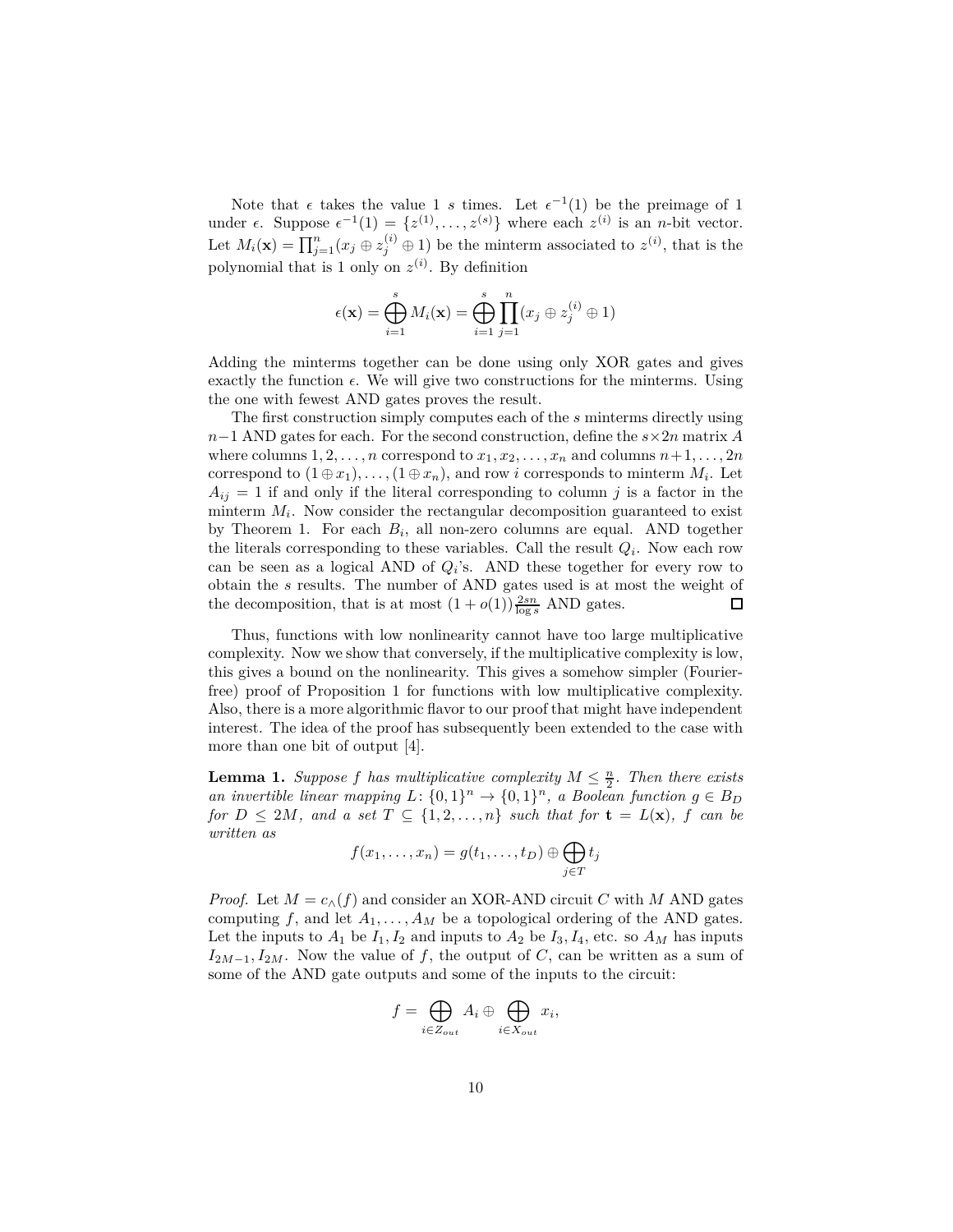for appropriate choices of  $Z_{out}$  and  $X_{out}$ . Similarly for  $I_j$ :

$$
I_j = \bigoplus_{i \in Z_j} A_i \oplus \bigoplus_{i \in X_j} x_i.
$$

Define *g* as  $g = \bigoplus_{i \in Z_{out}} A_i$ . Since  $X_j$  is a subset of  $\{0,1\}^n$ , it can be thought of as a vector  $y_j$  in the vector space  $\{0,1\}^n$  where the *i*th coordinate is 1 if and only if  $i ∈ X_j$ .

The dimension *D* of  $Y = span(y_1, \ldots y_{2M})$  is at most 2*M*. Let  $\{y_{j_1}, \ldots y_{j_D}\}$ be a basis of *Y*. There exists some invertible linear mapping  $L: \{0,1\}^n \to$  $\{0,1\}^n$  with  $L(x_1,...,x_n) = (t_1,...,t_n)$  having  $t_j = y_{i_j}$  for  $1 \le j \le D$ . That is, *g* depends on just  $t_1, \ldots, t_D$ , and each  $x_j$  is a sum of  $t_i$ 's, hence  $f$  can be written as a function of  $t_1, \ldots, t_n$  as

$$
f = g(t_1, \ldots, t_D) \oplus \bigoplus_{j \in T} t_j.
$$

**Corollary 1.** *If a function*  $f \in B_n$  *has multiplicative complexity*  $M$ *, it has nonlinearity at most*  $2^{n-1} - 2^{n-M-1}$ . Furthermore for  $M \leq \frac{n}{2}$ , the function *defined as* 

$$
f(x_1,x_2,\ldots,x_n)=x_1x_2\oplus x_3x_4\oplus\ldots\oplus x_{2M-1}x_{2M},
$$

*has this nonlinearity.* 

*Proof.* Since nonlinearity is an affine invariant, we can use Lemma 1 and look at the nonlinearity of

$$
f = g(t_1, \ldots, t_{2M}) \oplus \bigoplus_{j \in T_{out}} t_j
$$

Now the best affine approximation of *g agrees* on at least  $2^{2M-1} + 2^{M-1}$  inputs. Replacing *g* with its best affine approximation, we obtain a function that agrees with *f* on at least  $2^{n-2M}(2^{2M-1} + 2^{M-1}) = 2^{n-2M}2^{2M-1} + 2^{n-2M}2^{M-1} =$  $2^{n-1} + 2^{n-M-1}$  proving the upper bound on the nonlinearity. The nonlinearity of the function

$$
f(x_1,\ldots,x_n)=x_1x_2\oplus x_3x_4\oplus\ldots\oplus x_{2M-1}x_{2M},
$$

follows from simple calculations.

**Remark:** This shows that  $\Sigma_2^n$  is optimal with respect to nonlinearity among functions having multiplicative complexity  $\lfloor n/2 \rfloor$ .

 $\Box$ 

 $\Box$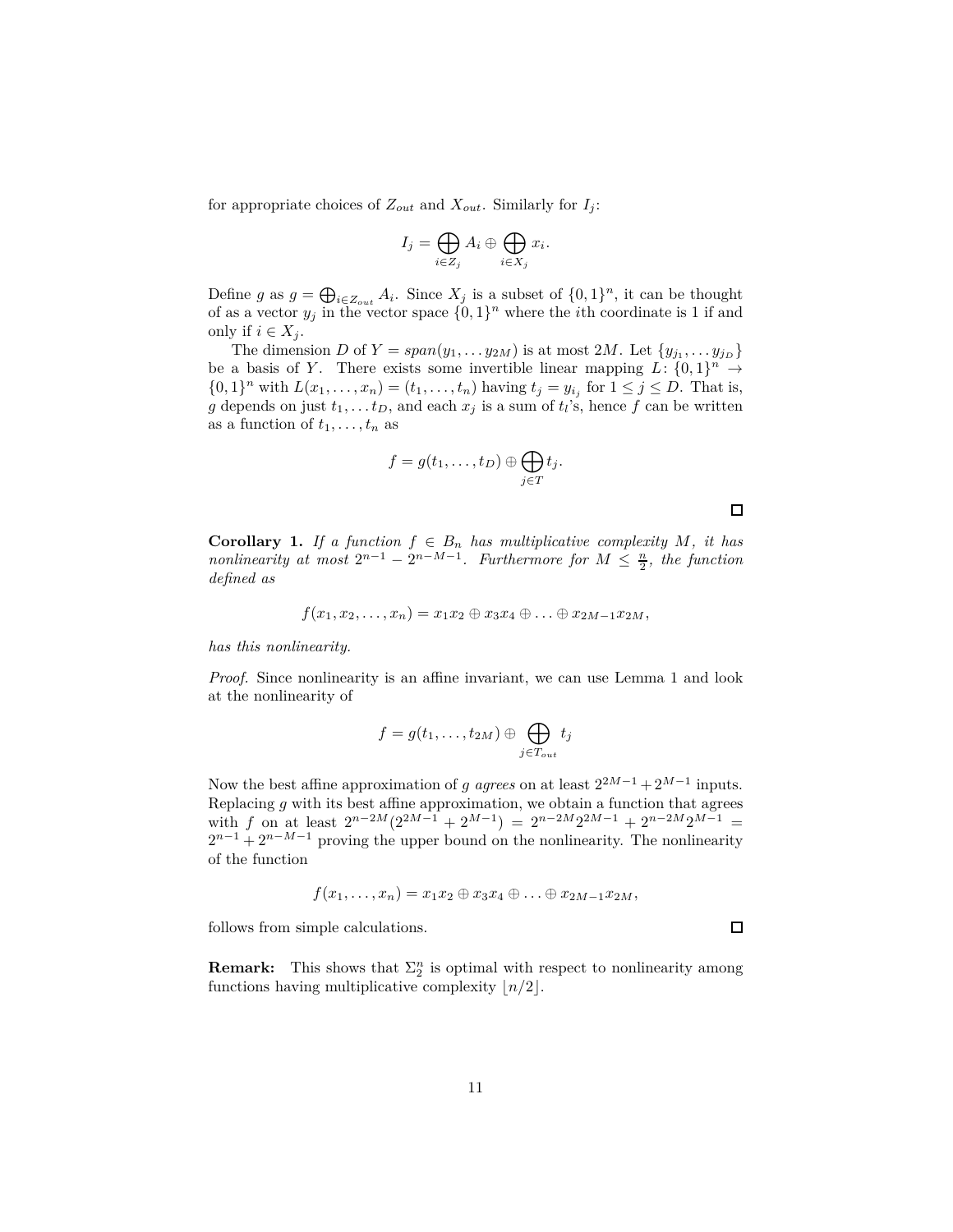### **5 A few new results on algebraic thickness**

A counting argument in [10] shows that almost every function has algebraic thickness at least  $2^{n-1} - cn2^{\frac{n-1}{2}}$  for some constant  $c > 0$ . The proposition below states that this is not too far from being tight.

**Proposition 2.** *The set of functions with*  $\mathcal{T}(f) \leq 2^{n-1}$  *has measure at least*  $\frac{1}{2}$ *. Proof.* Recall that for every function *f* ∈ *B<sub>n</sub>* there exists a unique degree *n* − 1 function *f'* ∈ *B<sub>n</sub>* and *b* ∈ F<sub>2</sub> such that

$$
f(x_1,\ldots,x_n)=f'(x_1,\ldots,x_n)+b\Sigma_n^n
$$

We will for every function  $f'$  of degree at most  $n-1$  argue that if  $f'$  has  $\mathcal{T} > 2^{n-1}$ then  $\mathcal{T}(f' + \Sigma_n^n) < 2^{n-1}$ . Since there are  $2^{2^n - 1}$  functions with degree at most *n* − 1, this will prove the theorem. Let *f'* be a function with degree at most  $n-1$  with  $\mathcal{T}(f') > 2^{n-1}$ . By the definition of algebraic thickness, we have that the algebraic normal form of  $\tilde{f}'(x_1, \ldots, x_n) := f'(1+x_1, \ldots, 1+x_n)$  has at least  $2^{n-1} + 1$  terms.

Now consider the algebraic normal form of  $f = f' + \sum_{n=1}^n f_n$  under the simple translation  $x_i \rightarrow 1 + x_i$ 

$$
f(1 + x_1, ..., 1 + x_n)
$$
  
=  $f'(1 + x_1, ..., 1 + x_n) + \sum_{i=0}^{n} (1 + x_1, ..., 1 + x_n)$   
=  $\tilde{f}'(x_1, ..., x_n) + \bigoplus_{i=0}^{n} \sum_{i=0}^{n} (x_1, ..., x_n)$ 

By assumption this has at most  $2^n - (2^{n-1}+1) = 2^{n-1}-1$  terms in its Zhegalkin polynomial. polynomial.

Also it should be mentioned that for some applications, one can rule out the possibility of certain inputs. A simple example of this is when a function is used as a filter function for a linear feedback shift register. In such a case the input to the function should never be **0**.

That is, if a function  $f$  is to be used for a linear feedback shift register, we might as well use the function  $f'$  such that  $f'(\mathbf{x}) = f(\mathbf{x})$  except when  $\mathbf{x} = 0$ . This function modification is sometimes called the "algebraic complement" [43]. Expressed in terms of the Zhegalkin polynomial

$$
f'(\mathbf{x}) = f(\mathbf{x}) \oplus (x_1 + 1) \cdot \ldots \cdot (x_n + 1)
$$

Notice that if the number of terms in the Zhegalkin polynomial of *f* is larger than  $2^{n-1}$ , the algebraic thickness of  $f'$  is at most  $2^{n-1} - 1$ . That is, if we only care about the values of a function *f* on non-zero inputs, there is an equivalent function  $f'$  with  $\mathcal{T}(f') \leq 2^{n-1}$ .

Using essentially the same construction as in the proof of Theorem 2, one can obtain a relation between multiplicative complexity and algebraic thickness.

**Theorem 3.** A function  $f \in B_n$  with algebraic thickness  $s > 1$  has multiplicative complexity at most  $\min\{s(n-1), (1+o(1))\frac{s n}{\log s}\}.$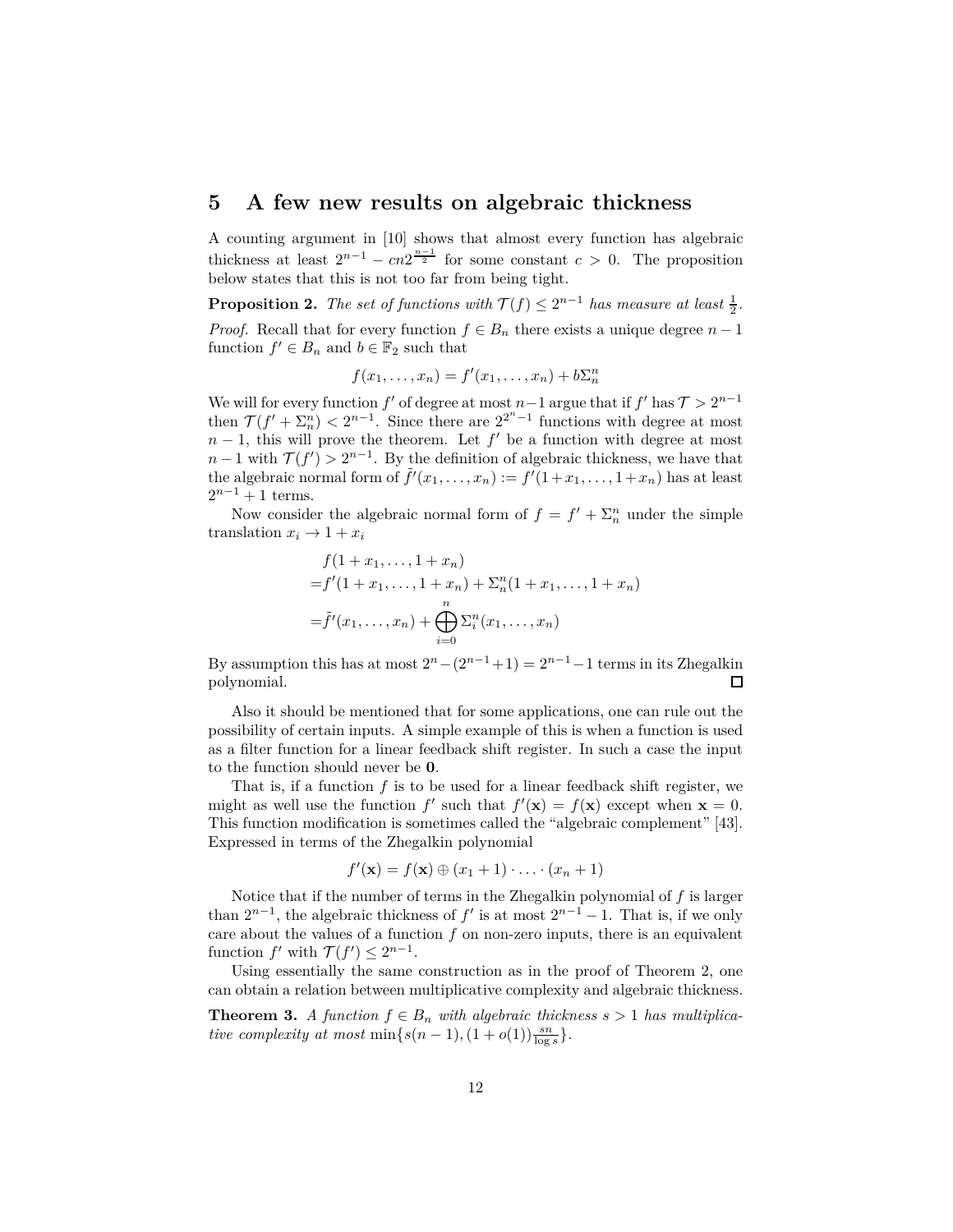### **6 Low multiplicative complexity and one-wayness**

Consider an XOR-AND circuit  $C$  with  $M$  gates in total of which  $\mu$  gates are AND. Consider a topologically minimal AND gate, and let *X* and *b* be its two inputs. The circuit computing *X* consist of XOR gates. Now if we restrict the inputs to satisfy that  $X = 0$ , the value computed by the AND gate is the constant zero (see Figure 1). Similarly if we restrict the inputs to satisfy  $X = 1$ , the AND gate computes the value *b*. In either of the two cases, the number of AND gates decreases by at least 1. After at most  $\mu$  such restrictions the circuit computes some linear function *L*.



Figure 1: The circuit to the right is the circuit obtained when *X* in the left circuits is restricted to the value 0. Notice that only the gates *P, Q* remain nonredundant.

This implies that *C* can be inverted in time  $poly(M)2^{\mu}$ : Suppose *y* has a non-empty preimage under  $f$ . Then for each of the  $2^{\mu}$  choices, obtain the linear operator *L* and check if  $L(x) = y$  has a solution. If it has a solution report one. The total time complexity is at most  $poly(M)2^{\mu}$  since solving linear equations can be done in time polynomial in *n* and simplifying a circuit under an affine restriction (as in Figure 1) can be done in time polynomial in the size of the circuit.

Thus, one-way functions, if they exist, have superlogarithmic multiplicative complexity.

The one-wayness requirements of hash functions include the much stronger requirement of *collision resistance*: it must be infeasible to find two inputs that map to the same output. We next observe that collision resistance of a function f with *n* inputs and  $m < n$  outputs requires f to have multiplicative complexity at least  $n - m$ .

Let C be a circuit for f that has  $\mu$  AND gates. Negations can be "pushed" to the outputs of the circuit without changing the number of AND gates. Once at the outputs, for purposes of finding a collision, negations can be simply removed. Thus, without loss of generality, we can assume the circuit contains no negations and that we seek two distinct inputs which map to **0**.

Since there are no negations in the circuit, one such input is **0**. We next show how to obtain a second preimage of **0**.

Pick a topologically minimal AND gate and set one of its inputs to 0. This generates one homogeneous linear equation on the inputs to *f* and allows us to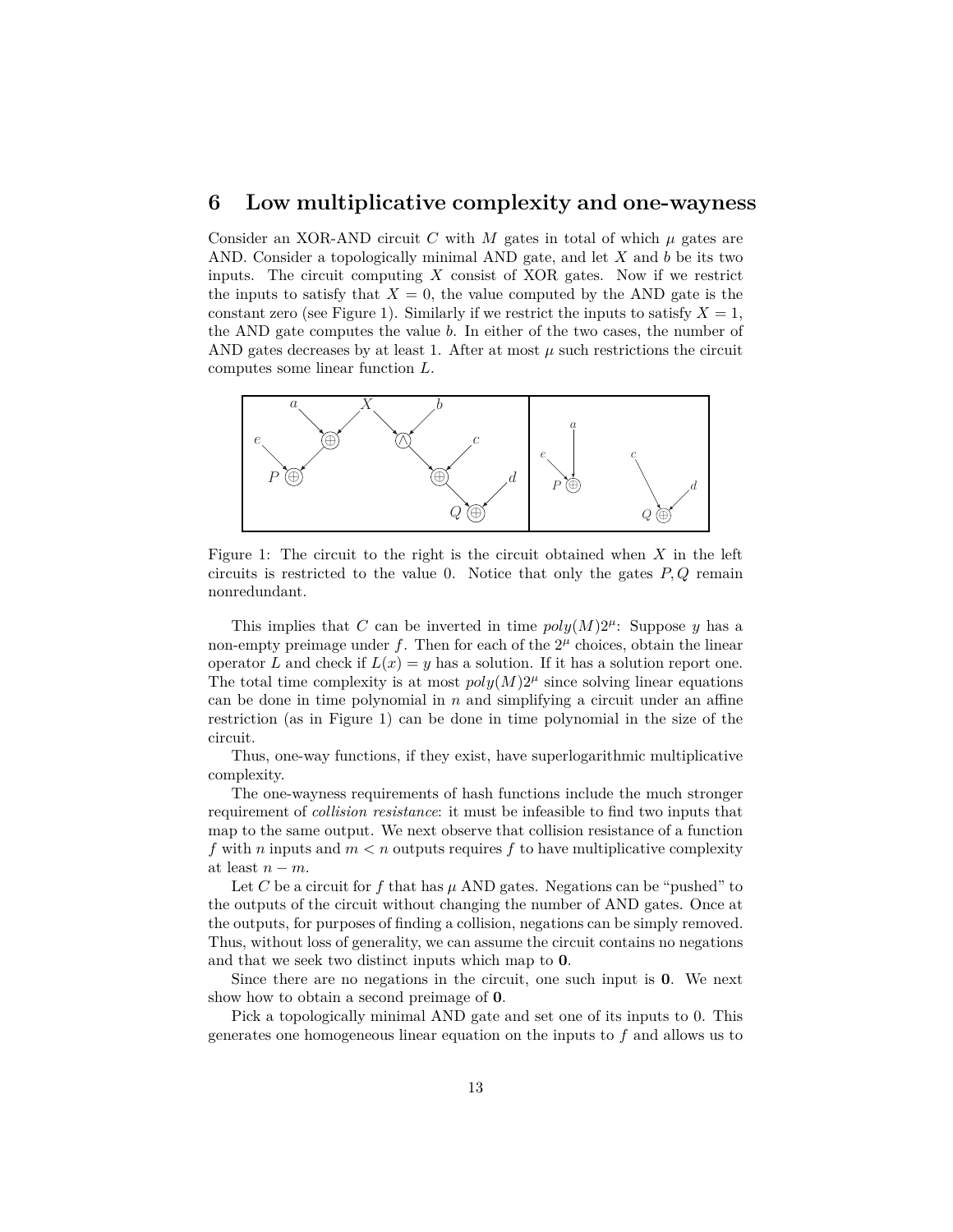remove the AND gate from the circuit (see Figure 1). Repeating this until no AND gates are left yields a homogeneous system  $S$  with at most  $\mu$  equations, plus a circuit  $C'$  which computes a homogeneous linear system with  $m$  equations. Since the *n* inputs correspond to *n* variables, the system of equations has  $2^{n-m-\mu}$  distinct solutions. Thus, if  $m+\mu < n$ , then standard linear algebra yields non-zero solutions. These are second preimages of **0**.

We re-state this as a theorem below. The idea of using hyperplane restrictions to eliminate AND gates has been used before, however with different purposes, see e.g. [5, 18].

#### **Theorem 4.** *Collision resistance of a function f from n to m bits requires that f have multiplicative complexity at least*  $n - m$ *.*

It is worth noting that the bound from Theorem 4 does not take into account the position of the AND gates in the circuit. It is possible that fewer linear equations can be used to remove all AND gates. We have tried this on the reduced-round challenges issued by the Keccak designers (Keccak is the winner of the SHA-3 competition, see http://keccak.noekeon.org/crunchy contest.html). These challenges are described in the notation Keccak[*r, c, nr*] where *r* is the rate, *c* the capacity, and *nr* the number of rounds. For the collision challenges, the number of outputs is set to 160. Each round of Keccak uses  $r + c$  AND gates. However, in the last round of Keccak the number of AND gates that affect the output bits is equal to the number of outputs.

We consider circuits for Keccak with only one block (*r* bits) of input. The circuit for Keccak $[r=1440, c=160, nr=1]$  contains 160 AND gates, yet 96 linear equations will remove them all. Keccak[*r*=1440*, c*=160*, nr*=2] contains 1760 AND gates, yet 1056 linear equations removes them all. Thus, finding collisions is easy, because  $1440$  is greater than  $160 + 1056$  (in the one-round case, because  $1440 > 160 + 96$ . These two collision challenges were first solved by Morawiecki (using SAT solvers, see http://keccak.noekeon.org/crunchy\_mails/  $col1-r2-w1600-20110729.txt$  and, more recently, by Duc et al. (see http: //keccak.noekeon.org/crunchy\_mails/coll-r1r2-w1600-20110802.txt). Our reduction technique easily solves both of these challenges, and yields a large number of multicollisions.

Dinur et al. are able to obtain collisions for Keccak[*r*=1440*, c*=160*, nr*=4] i.e. for four rounds of Keccak (see

http://keccak.noekeon.org/crunchy\_mails/coll-r3r4-w1600-20111124. txt). The technique of Theorem 4 cannot linearize the Keccak circuit for more than two rounds. How to leverage our methods to solve three or more rounds is work in progress.

# **7 Some symmetric Boolean functions with high nonlinearity**

When designing Boolean functions for cryptographic applications, we seek functions with high nonlinearity, simple structure, high annihilator immunity, and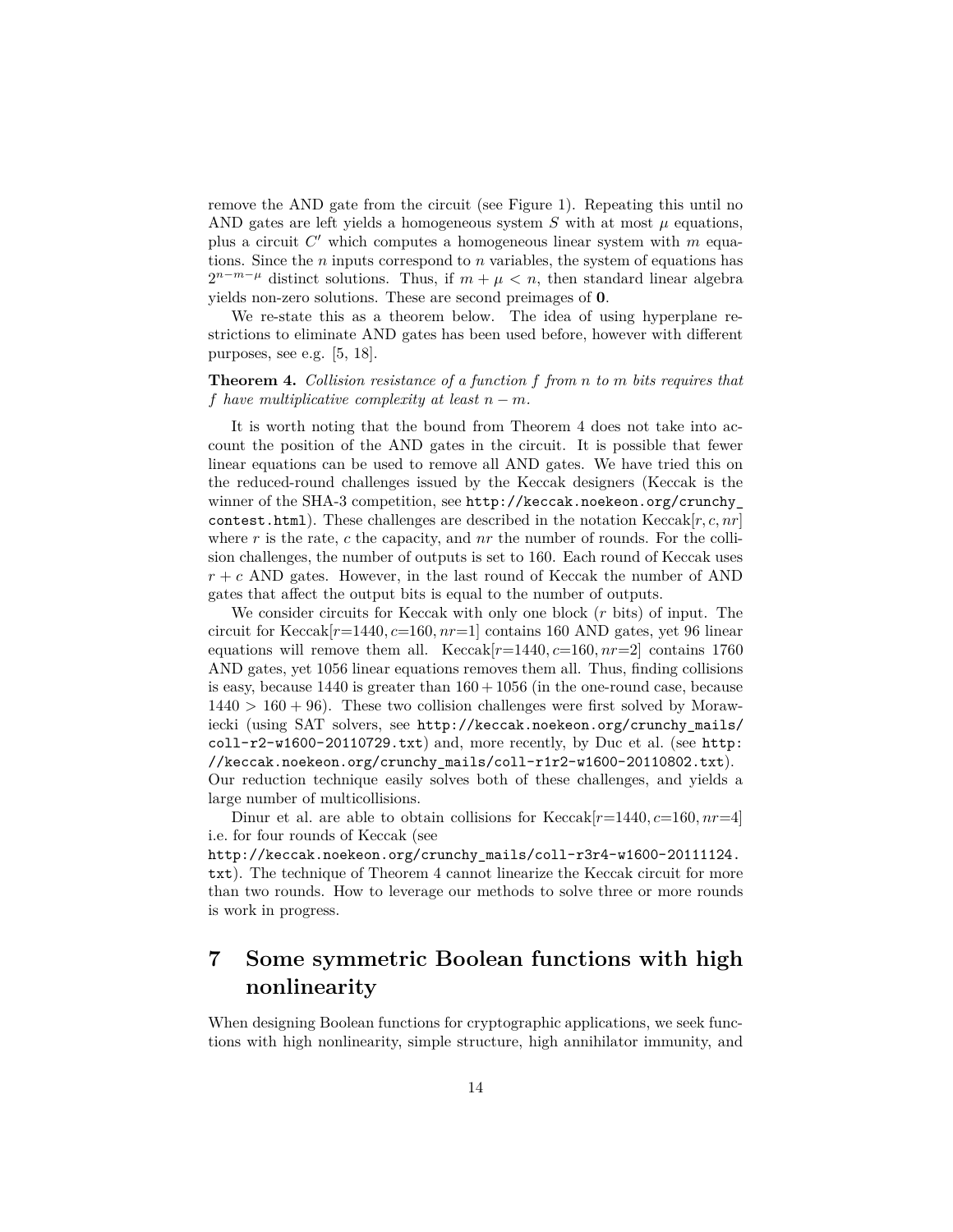complexity only  $\frac{n}{2}$ . high algebraic degree. Bent functions have high nonlinearity. Symmetric functions have simple structure. However, the multiplicative complexity of a sym where function on *n* variables is never larger than  $n + 3\sqrt{n}$  [6]. The symmetric functions with highest nonlinearity are quadratic ([39] and [29]). But these functions have low algebraic degree, low annihilator immunity, and multiplicative

For  $n \geq 3$ , let

$$
F_n(x_1, x_2, \dots, x_n) = \bigoplus_{k=3}^n \Sigma_k^n(x_1, \dots, x_n) = \bigoplus_{\substack{S \subseteq [n] \\ |S| \ge 3}} \prod_{i \in S} x_i,
$$

and

$$
G_n(x_1,\ldots,x_n)=\Sigma_2^n(x_1,\ldots,x_n)\oplus\Sigma_n^n(x_1,\ldots,x_n)=\left(\sum_{1\leq i
$$

It is known that there are exactly 8 symmetric functions with nonlinearity exactly 1 less than the largest achievable value. These are  $F_n \oplus \lambda$  and  $G_n \oplus \lambda$ , where  $\lambda \in \{0, 1, \Sigma_1^n, \Sigma_1^n + 1\}$  [8]. These functions have many of the criteria sought af ter for cryptographic functions: they are symmetric, have optimal degree, and almost optimal nonlinearity. We have exactly calculated or tightly bound the multiplicative complexity of these functions. Precise values are important for applications in secure multiparty computations.

Since the  $\lambda$  can always be computed and added using only XOR operations, we only consider  $F_n$  and  $G_n$ . In [5] it is shown that the Hamming weight of *n* bits  $x_1, \ldots, x_n$  can be computed using an XOR-AND circuit having  $n - H^{\mathbb{N}}(n)$ AND gates, where  $H^{\mathbb{N}}(n)$  is the Hamming weight of the binary representation of *n*. Furthermore, it is noted that the value of the *i*th least significant bit in the Hamming weight is equal to the function  $\Sigma_{2i}^n(x_1,\ldots,x_n)$  and that for an integer *k* represented as a sum of distinct powers of 2, if  $k = 2^{i_0} + 2^{i_1} + \ldots + 2^{i_j}$ , then  $\Sigma_k^n = \Sigma_{2^{i_0}}^n \cdot \ldots \cdot \Sigma_{2^{i_j}}^n$ .

**Lemma 2.** *The multiplicative complexity of*  $G_n$  *is*  $n-1$ *.* 

*Proof.* Let  $n = u_k, u_{k-1}, ..., u_1, u_0$  be the binary representation of *n*. To compute  $G_n(x)$ , one first computes the Hamming weight of *x*, giving  $\{\sum_{2^k}^n (x) \mid 0 \leq k \leq n\}$  $\lceil \log_2(n+1) \rceil - 1$ .

This uses  $n - H^{\mathbb{N}}(n)$  AND gates, and gives us  $\Sigma_2^n$  directly.  $\Sigma_n^n$  is the product of  $\{\sum_{2i}^{n} | u_i = 1\}$ , which requires exactly  $H^{\mathbb{N}}(n) - 1$  AND gates to compute. Thus, exactly  $n-1$  AND gates are used. The value of  $G_n$  is computed with one additional XOR to add  $\Sigma_2^n$  and  $\Sigma_n^n$ . The multiplicative complexity cannot be lower than this since the degree of  $G_n$  is  $n$ .  $\Box$ 

**Proposition 3.** The multiplicative complexity of  $F_n$  is at least  $n-1$ , since the *degree is n.*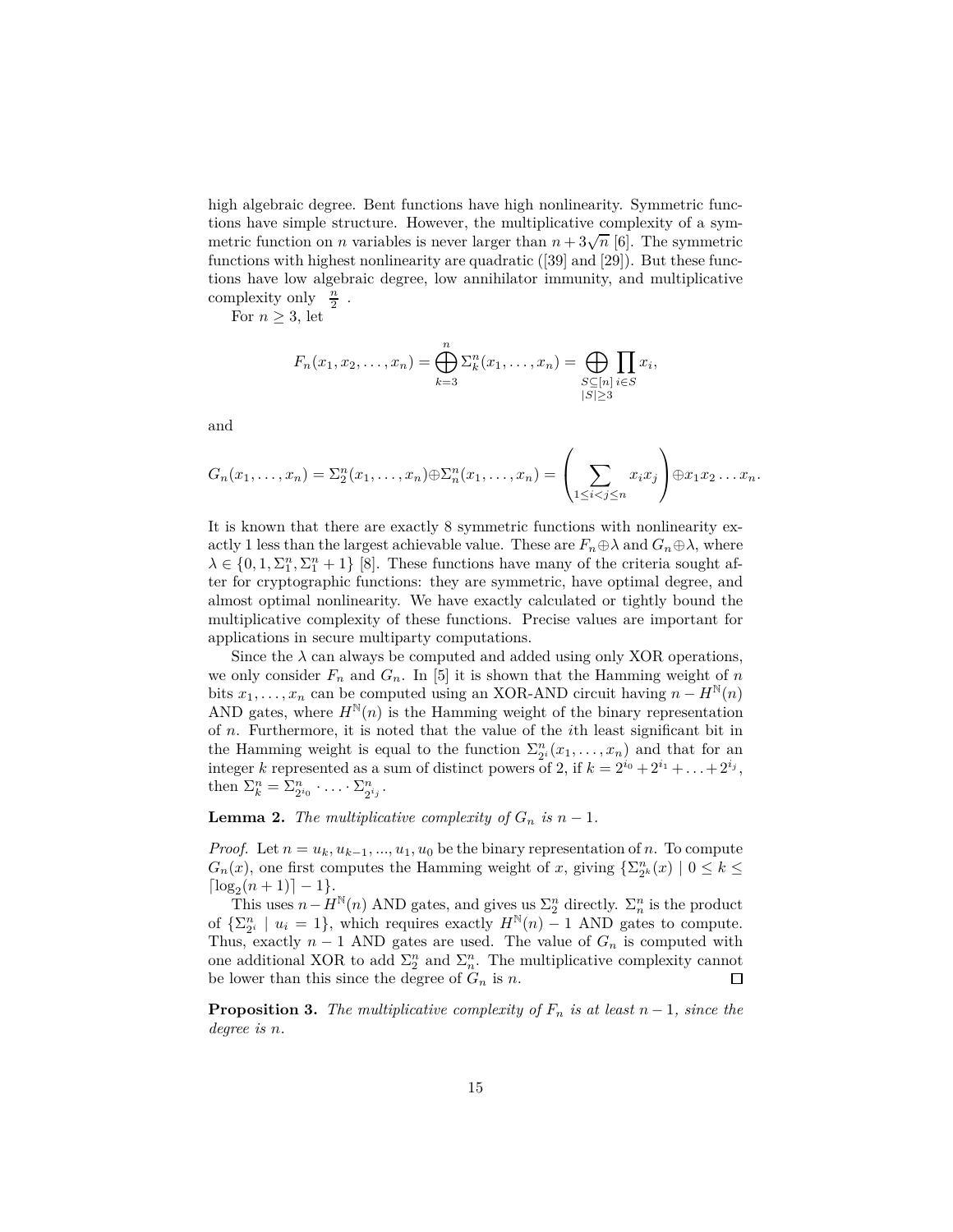**Lemma 3.** *The multiplicative complexity of*  $F_n$  *is*  $n-1$  *for*  $3 \leq n \leq 6$ *.* 

*Proof.* For  $n = 3$ ,  $F_n = E_3^3$ , which has multiplicative complexity 2. For  $n = 4$ ,  $F_n = T_3^4$ , which has multiplicative complexity 3. Proofs of the multiplicative complexities of these functions are in [5].

For  $n = 5$ , compute the Hamming weight of *x*, giving

$$
\{\Sigma_1^5(x), \Sigma_2^5(x), \Sigma_4^5(x)\}.
$$

This uses  $5 - 2 = 3$  AND gates.

$$
F_5 = \Sigma_3^5 \oplus \Sigma_4^5 \oplus \Sigma_5^5
$$
  
= 
$$
(\Sigma_4^5 \oplus \Sigma_2^5) \wedge (\Sigma_4^5 \oplus \Sigma_1^5)
$$

This can be computed using only one additional AND gate.

For  $n = 6$ , compute the Hamming weight of *x*, giving

$$
\{\Sigma_1^6(x), \Sigma_2^6(x), \Sigma_4^6(x)\}.
$$

This uses  $6 - 2 = 4$  AND gates.

$$
F_6 = \Sigma_3^6 \oplus \Sigma_4^6 \oplus \Sigma_5^6 \oplus \Sigma_6^6
$$
  
= 
$$
(\Sigma_4^6 \oplus \Sigma_2^6) \wedge (\Sigma_4^6 \oplus \Sigma_1^6)
$$

This can be computed using only one additional AND gate.

**Lemma 4.** *The multiplicative complexity of*  $F_n$  *is at most*  $n - H^{\mathbb{N}}(n) + k - 1$ *, for*  $k = \lfloor \log(n+1) \rfloor$ *.* 

*Proof.* First compute the Hamming weight of the input, that is the functions  $\sum_{2}^{n}$  for  $i = 0, 1, \ldots, k - 1$ . The function

$$
(1\oplus\Sigma_1^n)\cdot(1\oplus\Sigma_2^n)\cdot(1\oplus\Sigma_4^n)\cdot\ldots\cdot(1\oplus\Sigma_{2^{k-1}}^n)
$$

can be computed with  $k-1$  additional AND gates. This function is equal to

$$
1 \oplus \bigoplus_{i=1}^n \Sigma_i^n = (1 \oplus x_1)(1 \oplus x_2) \cdot \ldots \cdot (1 \oplus x_n),
$$

since they are both 1 if and only if all input bits are 0. That is  $F_n$  can now be obtained without further multiplications since

$$
(1 \oplus \Sigma_1^n) \cdot (1 \oplus \Sigma_2^n) \dots (1 \oplus \Sigma_{2^{k-1}}^n) \oplus 1 \oplus \Sigma_1^n \oplus \Sigma_2^n = F_n
$$

**Corollary 2.** *The multiplicative complexity of*  $F_n$  *is*  $n-1$  *for*  $n \geq 7$  *of the form*  $2^k-1$ *.* 

 $\Box$ 

 $\Box$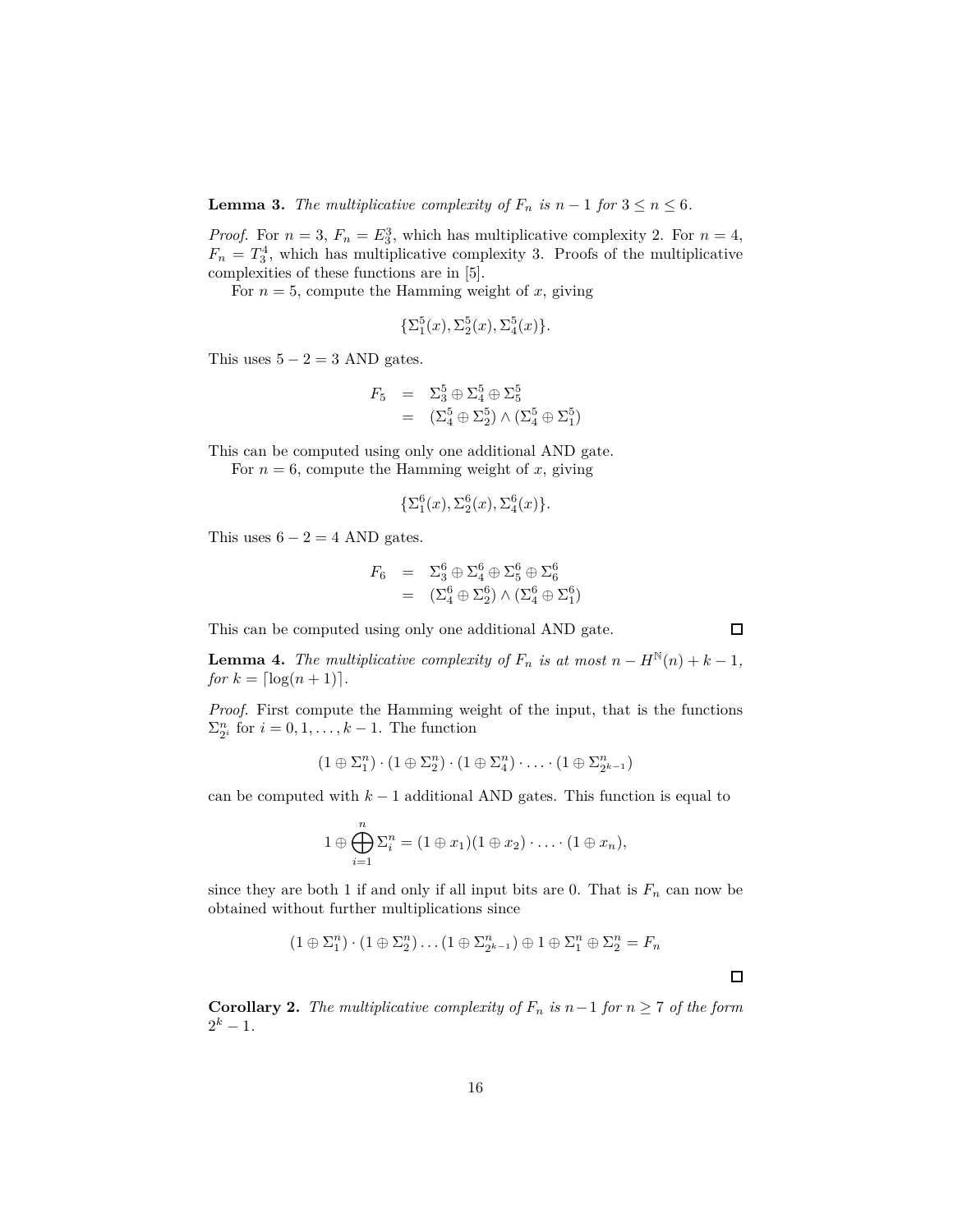*Proof.* This follows immediately from the previous lemma, since  $H^{\mathbb{N}}(2^k - 1) =$ *k* 

**Proposition 4.**  $F_n(\mathbf{x}) = x_n \wedge (\Sigma_2^{n-1} \oplus \Sigma_3^{n-1} \oplus ... \oplus \Sigma_{n-1}^{n-1}) \oplus (\Sigma_3^{n-1} \oplus \Sigma_4^{n-1} \oplus ... \oplus \Sigma_{n-1}^{n-1}) = x_n \wedge (F_{n-1}(\mathbf{x'}) \oplus \Sigma_2^{n-1}(\mathbf{x'})) \oplus F_{n-1}(\mathbf{x'}),$  where  $\mathbf{x'}$  denotes  $(x_1, \ldots, x_{n-1})$ .

**Corollary 3.** *The multiplicative complexity of*  $F_n$  *is*  $n-1$  *for*  $n \geq 8$  *of the form*  $2^k$ *.* 

*Proof.* We use Proposition 4. The previous corollary says that  $F_{n-1}(\mathbf{x}')$  can be computed using only *n* − 2 AND gates, and the proof of Lemma 4 shows that  $\Sigma_2^{n-1}$  is computed as a by-product of this.  $\Sigma_2^{n-1}$  is computed as a by-product of this.

**Corollary 4.** *The multiplicative complexity of*  $F_n$  *is at least n* − 1 *and at most*  $n + \lceil \log_2 n \rceil - 3$ .

*Proof.* By Lemma 4, the multiplicative complexity of  $F_n$  is at most  $n - H^{\mathbb{N}}(n)$ + [ $\log_2(n+1)$ ] − 1. By the previous corollary, we know that we can ignore the case where *n* is a power of 2, so  $H^N(n)$  > 2 and  $\lceil \log_2(n+1) \rceil = \lceil \log_2 n \rceil$ .  $\Box$ case where *n* is a power of 2, so  $H^{\mathbb{N}}(n) \geq 2$  and  $\lceil \log_2(n+1) \rceil = \lceil \log_2 n \rceil$ .

It turns out that these eight functions have very low annihilator immunity. We consider the variants of  $F_n$  first and then the variants of  $G_n$ .

**Lemma 5.** *The function*  $f = a \oplus b\Sigma_1^n \oplus \bigoplus_{i=3}^n \Sigma_i^n$  has annihilator immunity at *most* 2*.* 

*Proof.* Let  $\tilde{f} = b \sum_{i=1}^{n} \bigoplus_{i=3}^{n} \sum_{i=1}^{n} h_i$  and let  $h = 1 \oplus (1 \oplus b) \sum_{i=1}^{n} \bigoplus_{i=2}^{n} b_i$  be the algebraic complement of  $\tilde{f}$ , [43]. Notice that

$$
\tilde{f} \oplus h = \bigoplus_{i=1}^n \Sigma_i^n \oplus 1 = (1 \oplus x_1)(1 \oplus x_2) \dots (1 \oplus x_n)
$$

which is 1 if and only if  $\mathbf{x} = \mathbf{0}$ . That is for  $\mathbf{x} = \mathbf{0}$ ,  $\tilde{f} = h$ , so  $1 \oplus h$  clearly annihilates  $\tilde{f}$  on all non-zero inputs. Since  $\tilde{f}(\mathbf{0}) = 0$ , *h* is an annihilator of  $\tilde{f}$ with degree 2. Since  $\tilde{f}$  is equal to either  $f$  or  $f + 1$ ,  $h$  is also an annihilator of *f*.  $\Box$ 

**Lemma 6.** *The function*  $f = a \oplus b\Sigma_1^n \oplus \Sigma_2^n \oplus \Sigma_n^n$  *has annihilator immunity at most* 2*.* 

*Proof.* Let **1** denote the all 1 input vector. For any fixed choice of *a,* and *b*, either  $(a \oplus b\Sigma_1^n \oplus \Sigma_2^n)(1) = 1$  or  $(a \oplus b\Sigma_1^n \oplus \Sigma_2^n)(1) = 0$ . In the first case, the function  $h = 1 \oplus a \oplus b\sum_{1}^{n} \oplus \sum_{2}^{n}$  is an annihilator of *f*, and otherwise  $h = a \oplus b\sum_{1}^{n} \oplus \sum_{2}^{n}$  is an annihilator of  $f \oplus 1$ .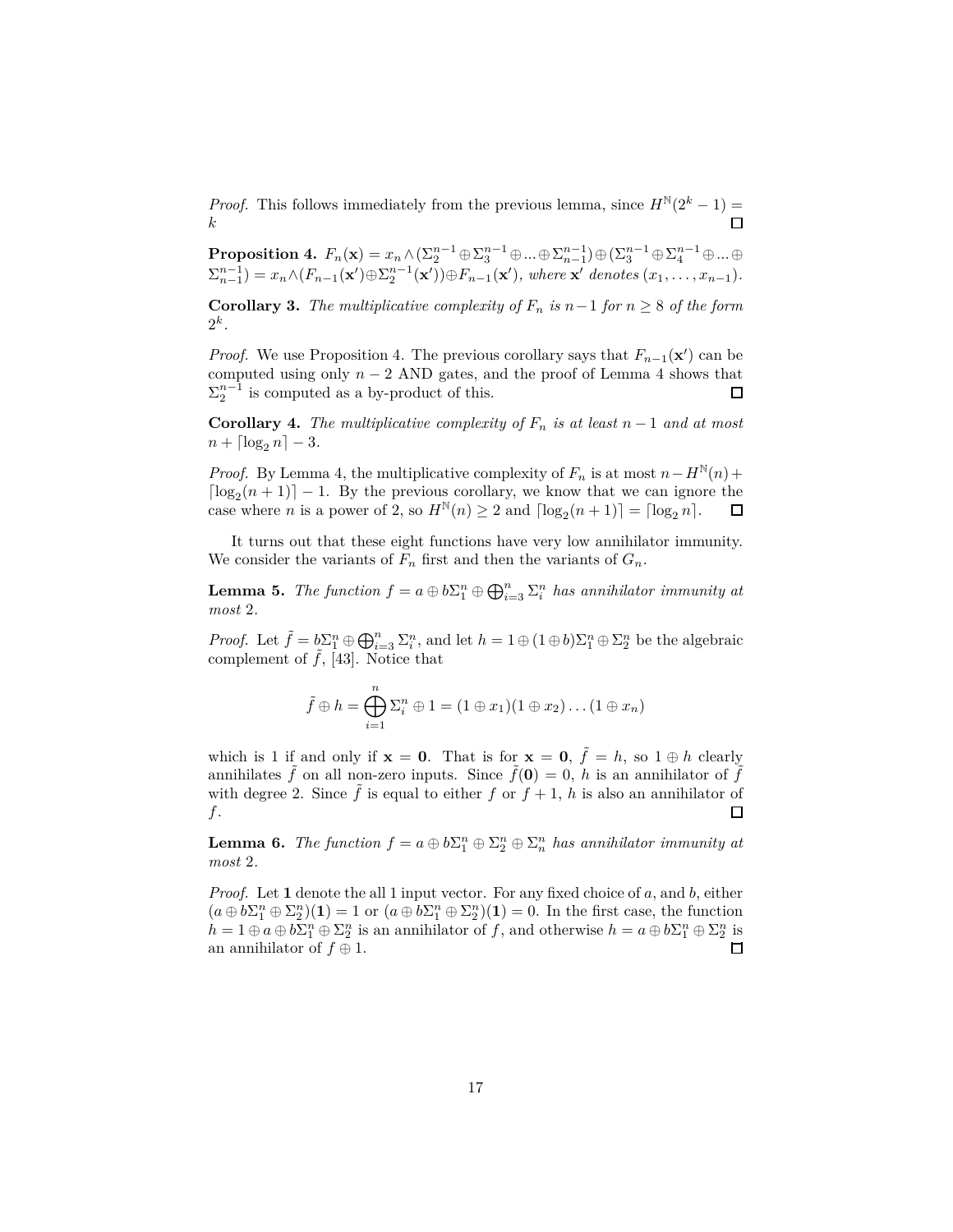# **8 Conclusion**

In this paper, we show that six measures of nonlinearity, *nonlinearity, algebraic degree, annihilator immunity, algebraic thickness, normality*, and *multiplicative complexity*, are incomparable in the sense that for each pair of measures,  $\mu_1, \mu_2$ , there exist functions  $f_1, f_2$  with  $f_1$  being more nonlinear than  $f_2$  according to  $\mu_1$ , but less nonlinear according to  $\mu_2$ . We also present new connections between multiplicative complexity and both nonlinearity and algebraic thickness. Further work on connections, such as the recent work of Cohen and Tal [13] and our own work [3], showing that functions with a certain algebraic thickness have a certain normality, as well as the work of Lobanov [27], would be interesting, because they imply that weakness according to one measure can leave a cryptographic system open to an attack defined by a weakness according to another measure.

Additionally, we presented a first lower bound on the multiplicative complexity of functions which are collision-free. Low multiplicative complexity may give rise to other attacks on various cryptographic functions, as could weakness according to the other measures, which like multiplicative complexity, have received less attention.

Finally, we studied some symmetric functions known to have high nonlinearity and considered their multiplicative complexity and annihilator immunity, both of which were found to be relatively low.

# **Acknowledgements**

We are grateful to Meltem Sönmez Turan for many discussions on the subject of this work.

# **References**

- [1] Boyar, J., Damgaard, I., Peralta, R.: Short non-interactive cryptographic proofs. Journal of Cryptology **13**, 449–472 (2000)
- [2] Boyar, J., Find, M., Peralta, R.: Four measures of nonlinearity. In: P.G. Spirakis, M.J. Serna (eds.) CIAC, *Lecture Notes in Computer Science*, vol. 7878, pp. 61–72. Springer (2013)
- [3] Boyar, J., Find, M.G.: Constructive relationships between algebraic thickness and normality. CoRR **abs/1410.1318** (2014). URL http://arxiv. org/abs/1410.1318
- [4] Boyar, J., Find, M.G.: The relationship between multiplicative complexity and nonlinearity. In: E. Csuhaj-Varjú, M. Dietzfelbinger, Z. Ésik (eds.) Mathematical Foundations of Computer Science 2014 - 39th International Symposium, MFCS 2014, Budapest, Hungary, August 25-29, 2014. Proceedings, Part II, *Lecture Notes in Computer Science*, vol. 8635,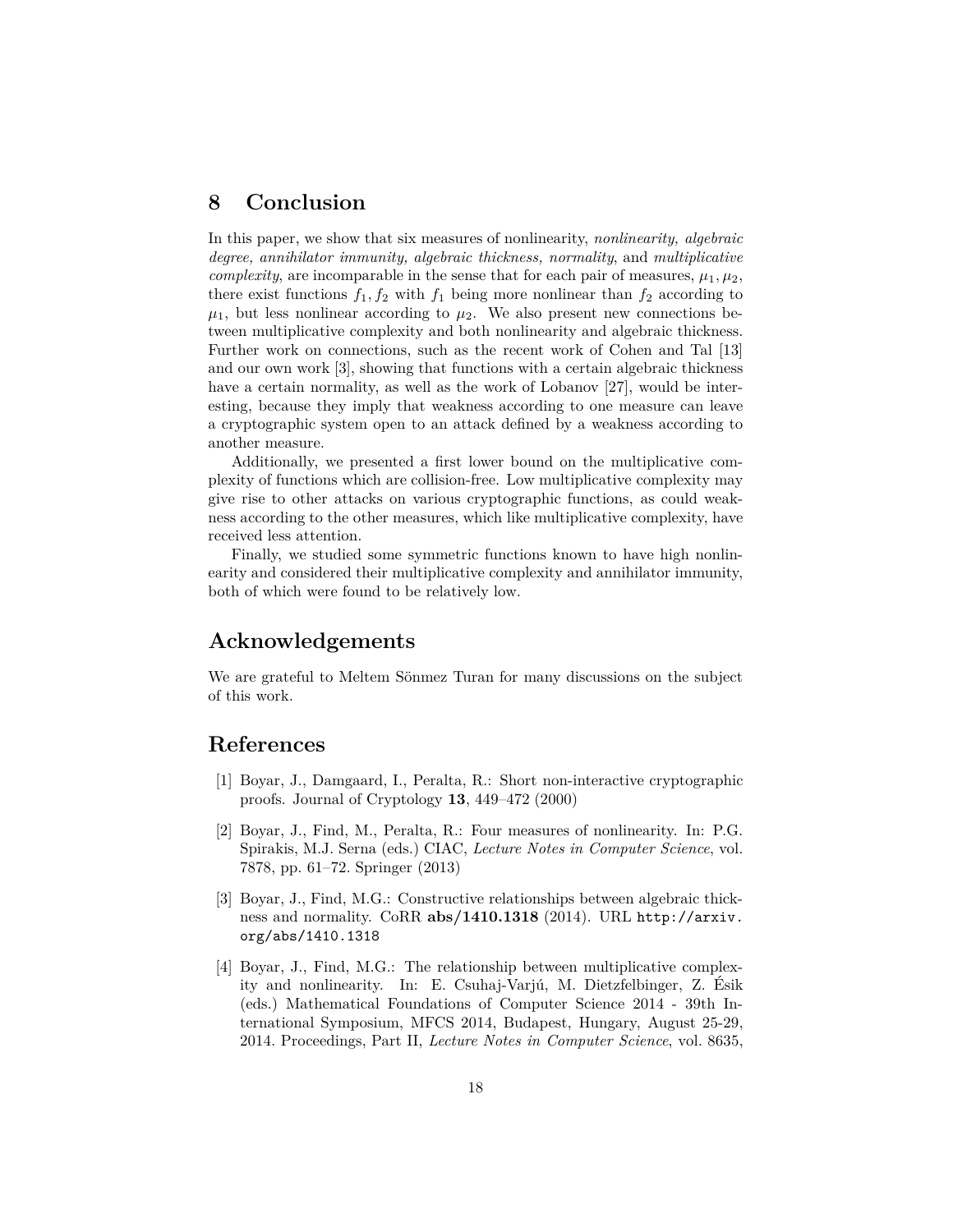pp. 130–140. Springer (2014). DOI 10.1007/978-3-662-44465-8\_12. URL http://dx.doi.org/10.1007/978-3-662-44465-8\_12

- [5] Boyar, J., Peralta, R.: Tight bounds for the multiplicative complexity of symmetric functions. Theor. Comput. Sci. **396**(1-3), 223–246 (2008)
- [6] Boyar, J., Peralta, R., Pochuev, D.: On the multiplicative complexity of Boolean functions over the basis  $(\wedge, \oplus, 1)$ . Theor. Comput. Sci. 235(1), 43–57 (2000)
- [7] Braeken, A., Preneel, B.: On the algebraic immunity of symmetric Boolean functions. In: S. Maitra, C.E.V. Madhavan, R. Venkatesan (eds.) IN-DOCRYPT, *LNCS*, vol. 3797, pp. 35–48. Springer, Heidelberg (2005)
- [8] Canteaut, A., Videau, M.: Symmetric Boolean functions. IEEE Transactions on Information Theory **51**(8), 2791–2811 (2005)
- [9] Carlet, C.: On cryptographic complexity of Boolean functions. In: Finite Fields with Applications to Coding Theory, Cryptography and Related Areas, pp. 53–69. Springer (2002)
- [10] Carlet, C.: On the degree, nonlinearity, algebraic thickness, and nonnormality of Boolean functions, with developments on symmetric functions. IEEE Transactions on Information Theory **50**(9), 2178–2185 (2004)
- [11] Carlet, C.: Boolean functions for cryptography and error correcting codes. In: Y. Crama, P.L. Hammer (eds.) Boolean Models and Methods in Mathematics, Computer Science, and Engineering, chap. 8, pp. 257–397. Cambridge, UK: Cambridge Univ. Press (2010)
- [12] Carlet, C., Dalai, D.K., Gupta, K.C., Maitra, S.: Algebraic immunity for cryptographically significant Boolean functions: Analysis and construction. IEEE Transactions on Information Theory **52**(7), 3105–3121 (2006)
- [13] Cohen, G., Tal, A.: Two structural results for low degree polynomials and applications. CoRR **abs/1404.0654** (2014). URL http://arxiv.org/ abs/1404.0654
- [14] Courtois, N., Hulme, D., Mourouzis, T.: Solving circuit optimisation problems in cryptography and cryptanalysis. E-print can be found at http://eprint.iacr.org/2011/475.pdf
- [15] Courtois, N., Meier, W.: Algebraic attacks on stream ciphers with linear feedback. In: E. Biham (ed.) EUROCRYPT, *LNCS*, vol. 2656, pp. 345–359. Springer, Heidelberg (2003)
- [16] Dalai, D.K., Gupta, K.C., Maitra, S.: Results on algebraic immunity for cryptographically significant Boolean functions. In: A. Canteaut, K. Viswanathan (eds.) INDOCRYPT, *LNCS*, vol. 3348, pp. 92–106. Springer, Heidelberg (2004)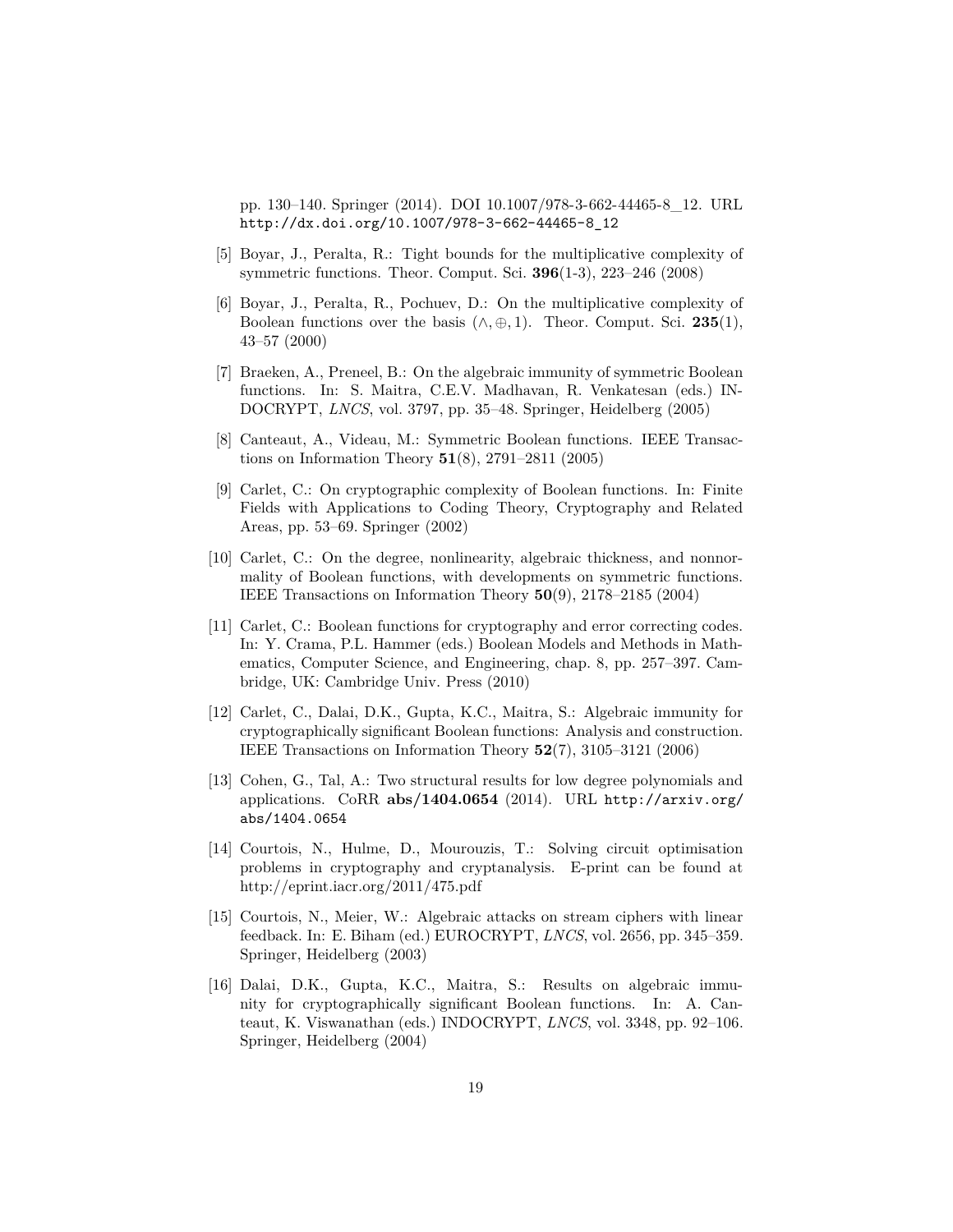- [17] Dalai, D.K., Maitra, S., Sarkar, S.: Basic theory in construction of Boolean functions with maximum possible annihilator immunity. Des. Codes Cryptography **40**(1), 41–58 (2006)
- [18] Demenkov, E., Kulikov, A.S.: An elementary proof of a 3n o(n) lower bound on the circuit complexity of affine dispersers. In: F. Murlak, P. Sankowski (eds.) MFCS, *LNCS*, vol. 6907, pp. 256–265. Springer, Heidelberg (2011)
- [19] Didier, F.: A new upper bound on the block error probability after decoding over the erasure channel. IEEE Transactions on Information Theory **52**(10), 4496–4503 (2006)
- [20] Dobbertin, H.: Construction of bent functions and balanced Boolean functions with high nonlinearity. In: B. Preneel (ed.) FSE, *LNCS*, vol. 1008, pp. 61–74. Springer, Heidelberg (1994)
- [21] Goldreich, O., Micali, S., Wigderson, A.: How to play any mental game. In: Proceedings of the nineteenth annual ACM symposium on Theory of computing, STOC '87, pp. 218–229. ACM, New York, NY, USA (1987). DOI 10.1145/28395.28420. URL http://doi.acm.org/10.1145/28395. 28420
- [22] Jukna, S.: Boolean Function Complexity: Advances and Frontiers. Springer Berlin Heidelberg (2012)
- [23] Kavut, S., Maitra, S., Yücel, M.D.: There exist Boolean functions on n (odd) variables having nonlinearity  $> 2^{n-1} - 2^{(n-1)/2}$  if and only if n >7. IACR Cryptology ePrint Archive **2006**, 181 (2006)
- [24] Knudsen, L.R.: Truncated and higher order differentials. In: Fast Software Encryption, pp. 196–211. Springer (1995)
- [25] Kolesnikov, V., Schneider, T.: Improved garbled circuit: Free XOR gates and applications. In: L. Aceto, I. Damgård, L.A. Goldberg, M.M. Halldórsson, A. Ingólfsdóttir, I. Walukiewicz (eds.) ICALP (2), *LNCS*, vol. 5126, pp. 486–498. Springer, Heidelberg (2008)
- [26] Lai, X.: Higher order derivatives and differential cryptanalysis. In: Communications and Cryptography, pp. 227–233. Springer (1994)
- [27] Lobanov, M.: Exact relations between nonlinearity and algebraic immunity. Journal of Applied and Industrial Mathematics **3**, 367–376 (2009)
- [28] Lupanov, O.: On rectifier and switching-and-rectifier schemes. Dokl. Akad. 30 Nauk SSSR 111, 1171-1174. (1965)
- [29] Maitra, S., Sarkar, P.: Maximum nonlinearity of symmetric Boolean functions on odd number of variables. IEEE Transactions on Information Theory **48**(9), 2626–2630 (2002)